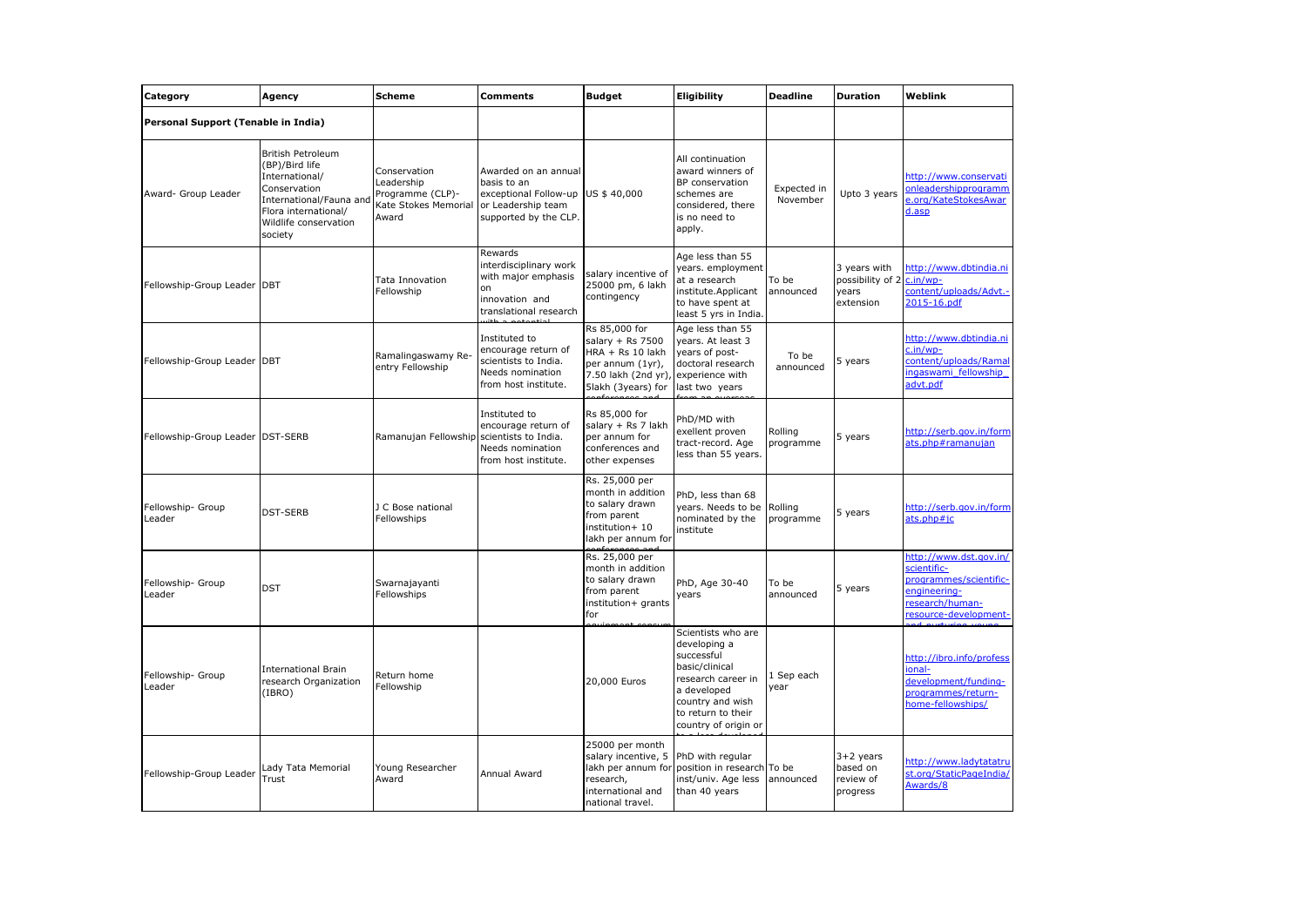| Fellowship- Group<br>Leader       | <b>Wellcome Trust-DBT</b><br>India Alliance               | Margdarshi Fellowship                                                                             | for host institutions<br>that are keen to<br>improve their<br>scientific breadth and<br>for scientific leaders<br>who already lead their<br>own research group,<br>and now wish to                        | Salary, research<br>costs, personnel<br>costs, travel, over<br>heads                                | Strong scientific<br>leadership with<br>more than 10<br>years experience<br>running an<br>independent lab                        | To be<br>announced                | 5 years                                                                                         | http://www.wellcomed<br>bt.org/fellowshiptype/<br>margdarshi-fellowships        |
|-----------------------------------|-----------------------------------------------------------|---------------------------------------------------------------------------------------------------|-----------------------------------------------------------------------------------------------------------------------------------------------------------------------------------------------------------|-----------------------------------------------------------------------------------------------------|----------------------------------------------------------------------------------------------------------------------------------|-----------------------------------|-------------------------------------------------------------------------------------------------|---------------------------------------------------------------------------------|
| Fellowship- Group<br>Leader       | Wellcome Trust-DBT<br>India Alliance                      | Intermediate<br>Research Fellowship                                                               |                                                                                                                                                                                                           | Salary, research<br>expenses,<br>personnel, 1 year<br>collab travel                                 | 4-7 years PD<br>experience                                                                                                       | 16th Aug,<br>2016                 | 5 years                                                                                         | http://www.wellcomed<br>bt.org/fellowships/inter<br>mediate-fellowships         |
| Fellowship- Group<br>Leader       | <b>Wellcome Trust-DBT</b><br>India Alliance               | Senior Research<br>Fellowship                                                                     |                                                                                                                                                                                                           | Salary, research<br>costs, personnel,<br>collab travel                                              | 7-15 years PD<br>experience                                                                                                      | 16th Aug,<br>2016                 | 5 years                                                                                         | http://www.wellcomed<br>bt.org/fellowships/seni<br>or-fellowships               |
| Fellowship- Group<br>Leader       | Wellcome Trust-DBT<br>India Alliance                      | Intermediate<br>Fellowships for<br>Clinicians and Public<br><b>Health Researchers</b><br>in India | supports clinician<br>scientists and public<br>health researchers to<br>establish an<br>independent research<br>program in an<br>academic institution in<br>India. Clinicians and<br><b>Public Health</b> | Salary, research<br>expenses,<br>personnel, 1 year<br>collab travel                                 | four to seven years<br>of post-MD/post-<br>MS/post-MPH/post<br>PhD or equivalent<br>research<br>experience                       | To be<br>announced in<br>Jan 2017 | 5 years                                                                                         | http://www.wellcomed<br>bt.org/fellowships/cph-<br>intermediate-<br>fellowships |
| Fellowship- Group<br>Leader       | Wellcome Trust-DBT<br>India Alliance                      | Senior Fellowships for<br>Clinicians and Public<br><b>Health Researchers</b><br>in India          | supports outstanding<br>clinician<br>scientists/public<br>health researchers,<br>who have<br>demonstrated their<br>ability to lead an<br>independent research                                             | Salary, research<br>costs, personnel,<br>collab travel                                              | seven to fifteen<br>years of post-<br>MD/post-MS/post-<br>MPH/post-PhD or<br>equivalent clinical<br>research<br>experience.      | To be<br>announced in<br>Jan 2017 | 5 years                                                                                         | http://www.wellcomed<br>bt.org/fellowships/cph-<br>senior-fellowships           |
| Personal Support (tenable abroad) |                                                           |                                                                                                   |                                                                                                                                                                                                           |                                                                                                     |                                                                                                                                  |                                   |                                                                                                 |                                                                                 |
| Fellowship- Group<br>Leader       | Alexander Humboldt<br>Foundation                          | Fellowship for<br>experienced<br>researchers<br>(Germany)                                         | Research to be<br>selected by self and<br>carried out in chosen<br>host lab in Germany                                                                                                                    | 2,450 EUR per<br>month includes<br>mobility allowance<br>and medical and<br>liability insurance     | Independent PI<br>(Assistant<br>Professor/ Junior<br>Research GL) with<br>< 12 years<br>experience                               | Rolling<br>programme              | 6-18 months,<br>can be<br>divided into 3<br>blocks of<br>minimum 3<br>months each<br>in 3 vears | https://www.humboldt-<br>foundation.de/web/hu<br>mboldt-award.html              |
| Fellowship- Group<br>Leader       | Alexander Humboldt<br>Foundation                          | <b>International Climate</b><br>protection Fellowships<br>(Germany)                               | Junior group leaders<br>and postdocs also<br>eligible, work in<br>German lab of own<br>choosing                                                                                                           | 2150-2750 EUR.<br>mobility alowance<br>and subsidy<br>towards medical<br>and liability<br>insurance | Min Master's level<br>education, first<br>degree less than<br>12 years ago,<br>practical<br>experience in<br>climate protection/ | To be<br>announced<br>(March)     | 1 year                                                                                          | http://www.humboldt-<br>foundation.de/web/icf.<br>html                          |
| Fellowship- Group<br>Leader       | American Cancer<br>Society                                | International<br>Fellowships for<br>Beginning<br>Investigators (ACSBI,<br>USA)                    | Applied, clinical or<br>translational cancer<br>research prefered. US<br>based, return to home<br>country mandatory                                                                                       | \$50,000 for travel<br>and stipend<br>support.                                                      | Beginner<br>Independent<br>investigator or<br>clinician                                                                          | 1-Nov each<br>year                | 6-12 months                                                                                     | http://www.uicc.org/fe<br>llowships/beginning-<br>investigators                 |
| Research/teaching trainin         | Commonwealth<br>Secretariat, U.K.,<br>administered by UGC | Commonwealth<br>Academic Staff<br>Fellowship (UK)                                                 | For enhancing<br>teaching or research<br>experience in a<br>university in<br>UK.Fellowshin starts                                                                                                         |                                                                                                     | $5-10$ years<br>research and upto<br>2 years teaching<br>experience. Age<br>less than 40 years.                                  | To be<br>announced in<br>August   | 3 months                                                                                        | http://cscuk.dfid.gov.u<br>k/apply/academic-<br>fellowships/                    |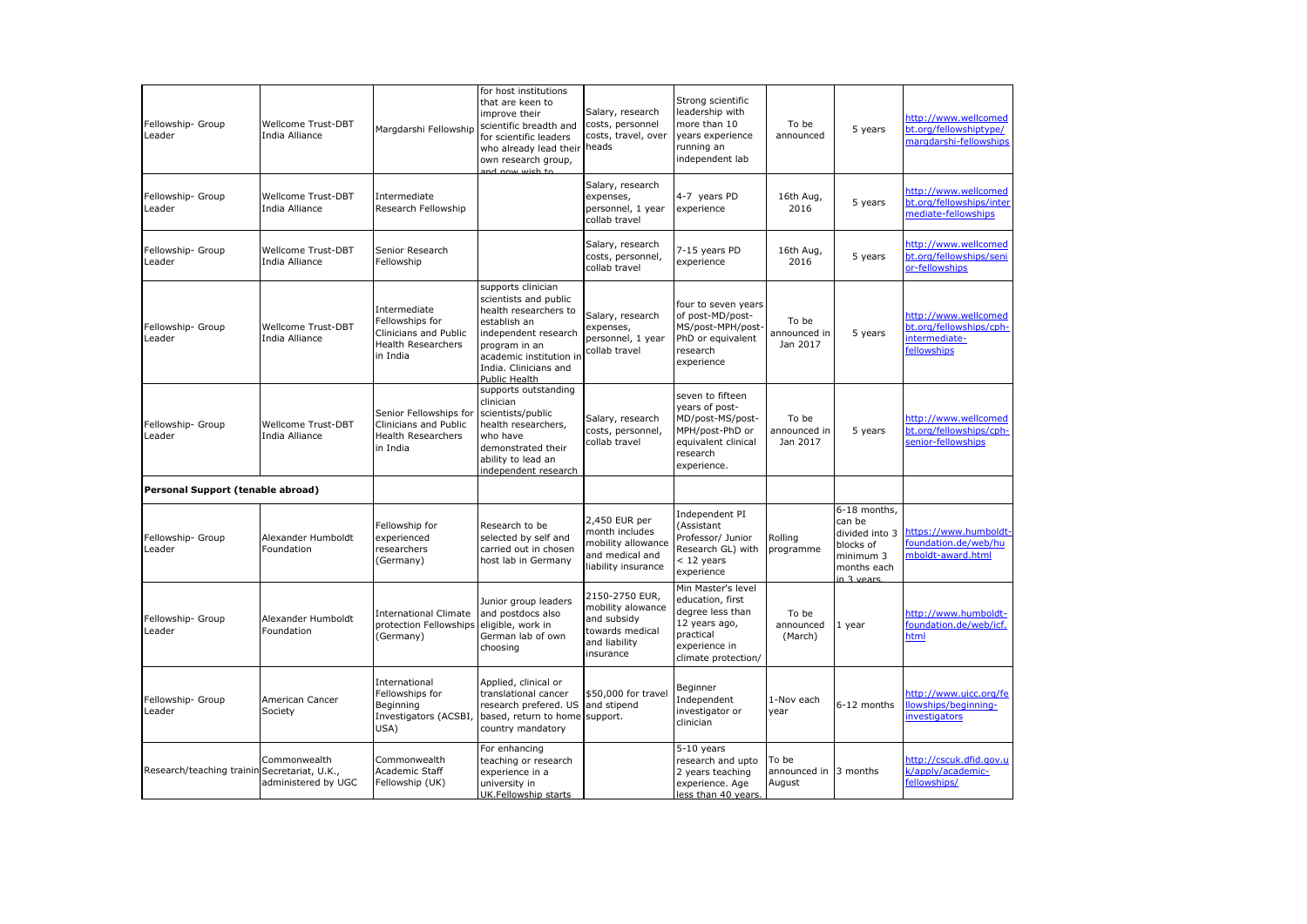|                             |                                                                                                                                                                     |                                                                                      |                                                                                                                                                                             |                                                                                                                |                                                                                                                                                                                                               |                                              | 2-3 years                          |                                                                                                                     |
|-----------------------------|---------------------------------------------------------------------------------------------------------------------------------------------------------------------|--------------------------------------------------------------------------------------|-----------------------------------------------------------------------------------------------------------------------------------------------------------------------------|----------------------------------------------------------------------------------------------------------------|---------------------------------------------------------------------------------------------------------------------------------------------------------------------------------------------------------------|----------------------------------------------|------------------------------------|---------------------------------------------------------------------------------------------------------------------|
|                             |                                                                                                                                                                     | Khorana- Nirenberg                                                                   |                                                                                                                                                                             |                                                                                                                | Fresh PhD/postdoc                                                                                                                                                                                             |                                              | postdoc (NIH,<br>$USA$ ) + 2-3     |                                                                                                                     |
|                             |                                                                                                                                                                     | <b>Scholar Program</b>                                                               |                                                                                                                                                                             |                                                                                                                | $($ > 5 years                                                                                                                                                                                                 | To be                                        | years in                           |                                                                                                                     |
|                             | DBT/NIH                                                                                                                                                             | (India/NIH)                                                                          |                                                                                                                                                                             |                                                                                                                | experience)                                                                                                                                                                                                   | announced                                    | independent                        | iusstf.org/story/53-50-K                                                                                            |
| Fellowship- Group<br>Leader | Indo-US Science and<br>Technology Forum                                                                                                                             | Indo-US Science and<br>Technology Forum<br>fellowships (USA)                         | Veeds to work in US<br>lab selected by self                                                                                                                                 | US\$ 3000 pm,<br>round air ticket,<br>personal<br>contingency<br>allowance of Rs<br>50,000 for visa            | PhD, age less than<br>40 years, with<br>permanent position                                                                                                                                                    | To be<br>announced                           | 12 months                          | http://www.indousstf.o<br>rg/fellowship.htm                                                                         |
| Fellowship- Group<br>Leader | Indo-US Science and<br>Technology Forum                                                                                                                             | ASM-IUSSTF Indo-US<br>Professorship in<br>Microbiology                               | For teaching short<br>term courses or for<br>short term<br>collaborative project<br>with US collaborator                                                                    | \$5000-7000 with<br>matching<br>contribution from<br>host institute                                            | Microbiologists with<br>significant<br>experience in<br>research or<br>teaching in the<br>field, who have                                                                                                     | 15 Dec each<br>year                          | short term<br>(Minimum 6<br>weeks) | http://www.iusstf.org/<br>story/50-55-ASM-<br><b>IUSSTF-INDO-US-</b><br>PROFESSORSHIP-IN-<br>MICROBIOLOGY.html      |
| Fellowship- Group<br>Leader | Union for international<br>cancer control (UICC)                                                                                                                    | Yamagiwa-Yoshida<br>Memorial international<br>study grants (any<br>country overseas) | Basic, applied or<br>translational cancer<br>research. Promotes<br>international collab.                                                                                    |                                                                                                                | PhD/MD with min<br>\$10,000 2 years postdoc<br>experience                                                                                                                                                     | To be<br>announced                           | 3 months                           | http://www.uicc.org/pr<br>ogrammes/geti/our-<br>activities/study-grants                                             |
| Fellowship-Group Leader     | US-India Educational<br>Foundation                                                                                                                                  | Fulbright-Nehru<br>Academic and<br>Professional<br>Excellence<br>Fellowships         | to provide Indian<br>faculty, researchers,<br>and professionals the<br>opportunities to<br>teach, conduct<br>research, or carry out                                         | Stipend,<br>insurance, travel<br>and professional<br>allowance for<br>applicant only. For<br>stays between 8-9 | Indian<br>faculty/researchers<br>with at least 5<br>years teaching<br>experience                                                                                                                              | To be<br>announced                           | 4-9 months                         | http://www.usief.org.i<br>n/Fellowships/Fulbright<br>Nehru-Academic-<br>Professional-Excellence<br>Fellowships.aspx |
| <b>Research Grants</b>      |                                                                                                                                                                     |                                                                                      |                                                                                                                                                                             |                                                                                                                |                                                                                                                                                                                                               |                                              |                                    |                                                                                                                     |
| Research                    | <b>British Petroleum</b><br>(BP)/Bird life<br>International/<br>Conservation<br>International/Fauna ar<br>Flora international/<br>Wildlife conservation<br>society  | Conservation<br>Leadership<br>Programme (CLP)-<br>Conservation Follow-<br>up Awards  | For Projects build on a<br>previous CLP project<br>by addressing a<br>practical conservation<br>issue raised by the<br>original Future<br>Conservationist Award<br>project. | US \$20000 (CLP<br>funding must<br>cover at least 50%<br>of the total project team members<br>budget)          | Minimum team of<br>three with at least<br>50% involved in<br>previous CLP<br>project and<br>additional new<br>with no more than<br>5 years of paid<br>experience in the<br>conservation secto                 | To be<br>Announced in upto 2 years<br>August |                                    | http://www.conservati<br>onleadershipprogramm<br>e.org/FollowupAward.a<br>SD <sub>.</sub>                           |
| Research                    | <b>British Petroleum</b><br>(BP)/Bird life<br>International/<br>Conservation<br>International/Fauna and<br>Flora international/<br>Wildlife conservation<br>society | Conservation<br>Leadership<br>Programme (CLP)-<br>Conservation<br>Leadership Awards  | For Projects build on a<br>previous CLP project<br>by addressing a<br>practical conservation<br>issue raised by the<br>original Follow-up<br>Award project.                 | US \$50000 (CLP<br>funding must<br>cover at least 50%<br>of the total project<br>budget)                       | Minimum team of<br>three with at least<br>50% involved in<br>previous CLP<br>project and<br>additional new<br>team members<br>with no more than<br>5 years of paid<br>experience in the<br>conservation secto | To be<br>Announced(D upto 3 years<br>ec)     |                                    | http://www.conservati<br>onleadershipprogramm<br>e.org/LeadershipAward<br>.asp                                      |
| Research                    | <b>CSIR</b>                                                                                                                                                         | CSIR research Grant                                                                  |                                                                                                                                                                             | 1-2 JRF/SRF/RA,<br>contingency and<br>small equipment                                                          | PhD, regular<br>appointment in a<br>research institute                                                                                                                                                        | Rolling<br>Programme                         | 3 years                            | http://csirhrdg.res.in/c<br>sir research grants.ht                                                                  |
| Research                    | <b>DBT</b>                                                                                                                                                          | Project grant                                                                        | Submission through<br>online web portal of<br><b>DBT</b>                                                                                                                    | upto 1 crore.<br>Equipment,<br>personnel,<br>Supplies &                                                        | PhD, regular<br>appointment in a<br>research institute                                                                                                                                                        | Rolling<br>Programme                         | 3-5 years                          | http://dbtindia.nic.in/u<br>$niquepage.asp?id pk=$<br>438                                                           |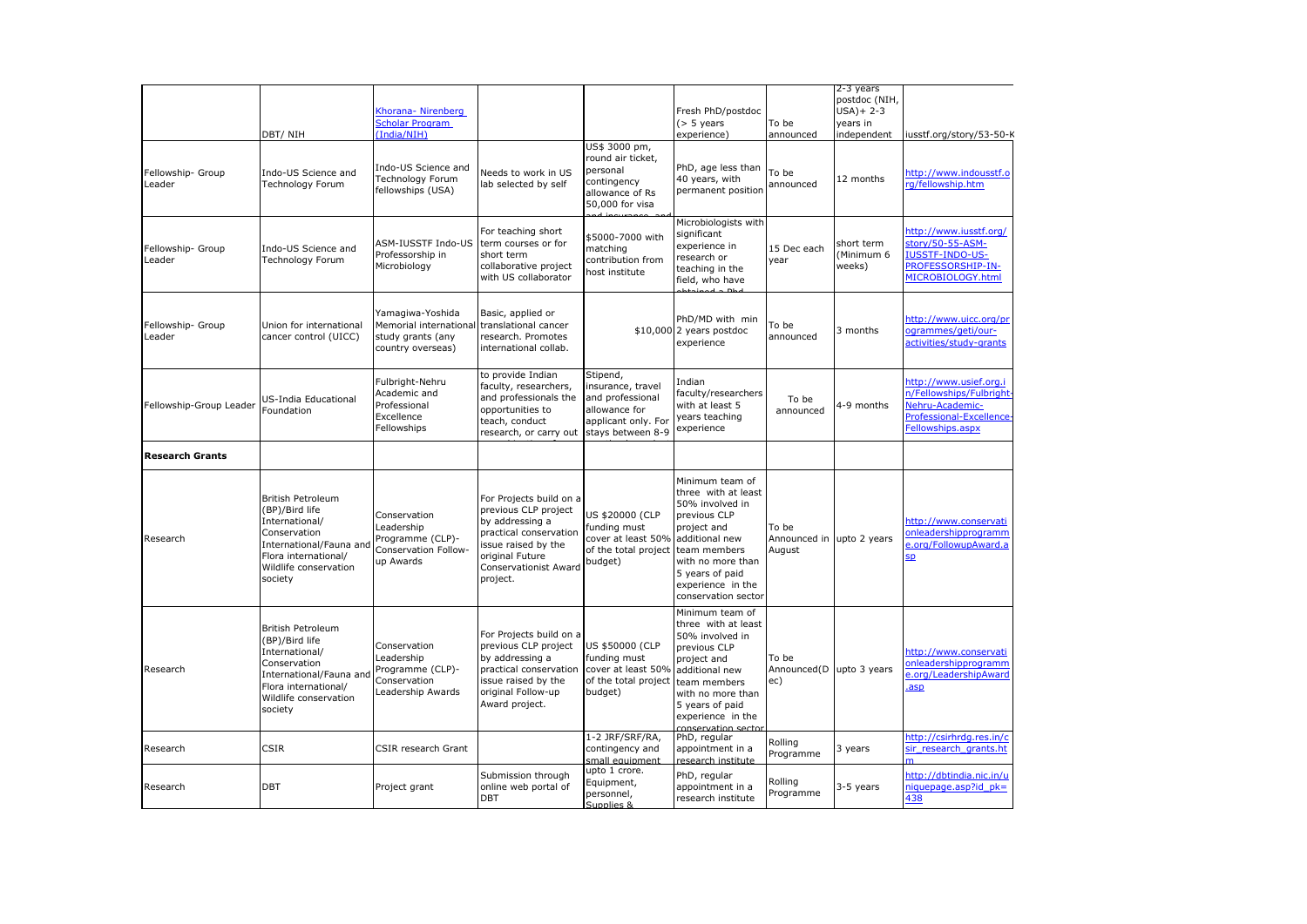| Research                       | <b>DBT</b> | <b>ACCELERATED CROP</b><br><b>IMPROVEMENT</b><br>PROGRAMME                                                  | Concept note on<br>application of<br>molecular markers for<br>crop improvement                                                                                                                                                                                                 |                                                                                                                                                                       | Scientists having<br>expertise in areas<br>of molecular<br>breeding in plants<br>as evident from<br>the publications in<br>high-impact factor<br>journals or product<br>development may | To be<br>Announced | 3-5 years                                                                | http://dbtindia.nic.in/d<br>ocs/CALLFORPREPROP<br><b>OSALAUNDER.doc</b> |
|--------------------------------|------------|-------------------------------------------------------------------------------------------------------------|--------------------------------------------------------------------------------------------------------------------------------------------------------------------------------------------------------------------------------------------------------------------------------|-----------------------------------------------------------------------------------------------------------------------------------------------------------------------|-----------------------------------------------------------------------------------------------------------------------------------------------------------------------------------------|--------------------|--------------------------------------------------------------------------|-------------------------------------------------------------------------|
| Research                       | DBT        | <b>RESEARCH</b><br>PROPOSALS IN<br><b>HUMAN</b><br><b>DEVELOPMENTAL &amp;</b><br>DISEASE BIOLOGY            | The proposals may<br>encompass any<br>aspect of<br>developmental or<br>disease biology<br>related to pregnancy,<br>foetal/neonatal<br>stages, early years of<br>life in humans or<br>related aspects<br>including in vitro and<br>in vivo functional<br>studies using suitable |                                                                                                                                                                       | clinicians/scientists<br>actively engaged in<br>the field of Human<br>Developmental and<br>Disease Biology                                                                              | To be<br>Announced |                                                                          | http://dbtindia.nic.in/d<br>ocs/hddb.doc                                |
| Research                       | <b>DBT</b> | <b>RESEARCH</b><br>PROPOSALS IN<br>CANCER BIOLOGY-<br>Pilot Project Grant for<br>Young Investigators        | To investigate new<br>hypothesis for<br>establishing proof-of-<br>concept in cancer<br>research                                                                                                                                                                                | upto 25 lakhs                                                                                                                                                         | all especially<br>encouraging<br>new/young<br>investigators<br>with/without<br>publication in<br>cancer                                                                                 | To be<br>Announced |                                                                          | http://dbtindia.nic.in/d<br>ocs/CancerAdfinal.doc                       |
| Research                       | <b>DBT</b> | <b>RESEARCH</b><br>PROPOSALS IN<br>CANCER BIOLOGY-<br><b>Virtual National</b><br>Cancer Institute<br>(VNCI) | To connect<br>competence in Basic<br>biology/clinical<br>research/technology<br>development around<br>'Thematic Research"<br>as defined in the call                                                                                                                            |                                                                                                                                                                       | 5-7 investigators<br>with<br>complimentary<br>domain expertise<br>are expected to be<br>connected for each<br>thematic unit.                                                            | To be<br>Announced | 60 months                                                                | http://dbtindia.nic.in/d<br>ocs/CancerAdfinal.doc                       |
| Research                       | <b>DBT</b> | <b>RESEARCH</b><br>PROPOSALS IN<br>CANCER BIOLOGY-<br>Units of Excellence<br>(UOE) (DBT)                    | For strengthening<br>research resources<br>around leaders in<br>cancer biology with<br>national relevance but<br>global<br>competitiveness.<br>Applications could be<br>in the form of                                                                                         | Research costs as<br>well as career<br>development<br>opportunities<br>including Young<br>investigator's<br>awards (10-15 in<br>number, both for<br>Ph.D & Post Ph.D) | leaders in cancer<br>biology with strong<br>track record                                                                                                                                | To be<br>Announced | 60 months<br>with<br>possibility of<br>extension for<br>one more<br>term | http://dbtindia.nic.in/d<br>ocs/CancerAdfinal.doc                       |
| Research                       | DBT        | Nanobiotechnology                                                                                           | Concept notes                                                                                                                                                                                                                                                                  |                                                                                                                                                                       |                                                                                                                                                                                         | To Be<br>Announced |                                                                          | http://dbtindia.nic.in/p<br>erforma/Nano%20Adv.<br>doc                  |
| Research                       | <b>DBT</b> | Development of Next<br>Generation Imaging<br>Technologies for                                               | Project grant                                                                                                                                                                                                                                                                  |                                                                                                                                                                       | PhD, regular<br>appointment in a<br>research institute                                                                                                                                  | To Be<br>Announced |                                                                          | http://dbtindia.nic.in/d<br>ocs/Imagecall(Final).d<br><b>OC</b>         |
| Women in Science<br>(Research) | <b>DBT</b> | <b>BioCAre Research</b><br>Grant opportunity<br>(RGO)                                                       | For women scientists.<br>LoI required for those<br>for whom this is the<br>first grant. Any<br>woman scientist can<br>be considered for a<br>maximum of 3<br>applications run<br>consecutively with<br>total duration of the<br>support not extending equipment, travel        | Rs 50000-60000<br>stipend or Rs<br>10000 pm as<br>incentive in<br>addition to salary<br>for employed<br>women. Project<br>grant of 40-60<br>akhs for<br>personnel,    | PhD (age limit 55<br>years) Women<br>Scientists who are<br>employed or<br>unemployed or are<br>desirous of coming<br>back after a break.                                                | To be<br>announced | $3+2$ years                                                              | http://www.dbtindia.ni<br>c.in/archives/8195                            |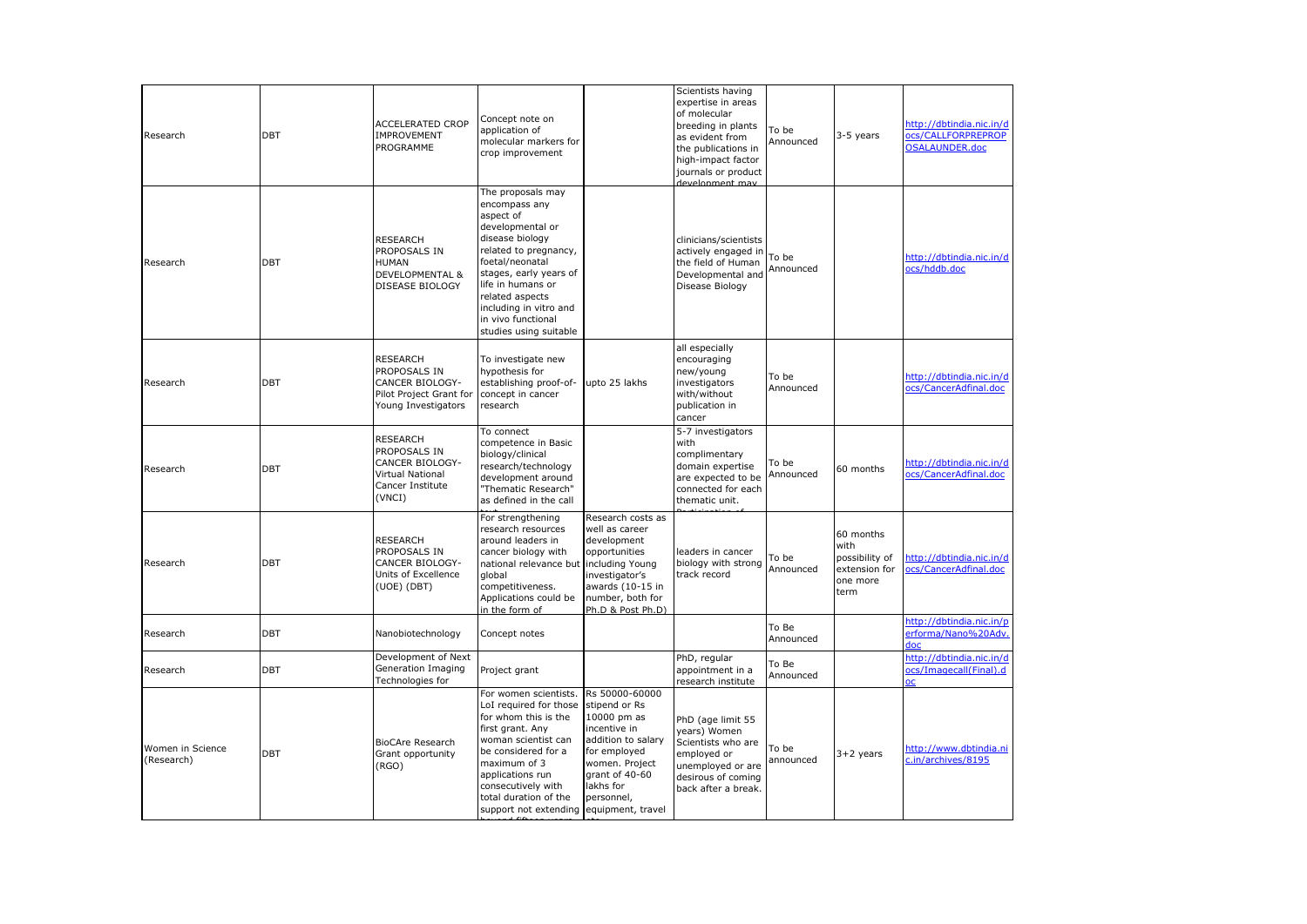| Research/Entrepreuners<br>hip | DBT        | <b>Small Business</b><br><b>Innovation Research</b><br>Initiative (SBIRI)-22<br>batch | Public-Private<br>Partnership<br>Programme of DBT<br>supports research<br>initiatives of Indian<br>Biotech Industry.<br>Operated through<br><b>BIRAC</b>              | Phase I funding for<br>establishing proof-<br>of-concept of<br>innovations. The<br>support is<br>extended as<br>grants-in-aid (up<br>to 80% of total<br>project cost) and<br>interest free loans. | <b>DSIR</b> recognised<br>private entities can<br>submit application<br>solely or jointly<br>with other private<br>or public partner<br>(Universities or<br>National<br>Institutes). | To be<br>Announced   |                                      | http://sbiri.nic.in/HTML<br>/about sbiri.html                                                     |
|-------------------------------|------------|---------------------------------------------------------------------------------------|-----------------------------------------------------------------------------------------------------------------------------------------------------------------------|---------------------------------------------------------------------------------------------------------------------------------------------------------------------------------------------------|--------------------------------------------------------------------------------------------------------------------------------------------------------------------------------------|----------------------|--------------------------------------|---------------------------------------------------------------------------------------------------|
| Research                      | <b>DST</b> | Cognitive Science<br>Research Inititative                                             | Cutting edge research<br>in cognitive science                                                                                                                         |                                                                                                                                                                                                   | Scientists/academi<br>cians should have<br>a research<br>background in<br>Cognitive Science<br>and<br>hold a regular                                                                 | To be<br>announced   | 3 years                              | http://www.dst.gov.in/<br>whats new/whats new<br>13/CSI-AD-2013.pdf                               |
| Research                      | DST (SERB) | <b>Industry Relevant</b><br>R&D                                                       | to utilize the expertise<br>available in academic<br>institutions and<br>national laboratories<br>to solve industry<br>specific problems for<br>the larger benefit of | The funding shall<br>be shared between<br>SERB and Industry a regular<br>where industry<br>share should not<br>be less than 50 %<br>of the total                                                  | The academic<br>partner must hold<br>academic/research<br>position in an<br>academic<br>institution. All                                                                             | Rolling<br>programme | 3 years                              | http://www.serb.gov.in<br>/irrd.php                                                               |
| Research                      | DST (SERB) | Early Career Research<br>Award (SERB)                                                 | To provide quick<br>research support to<br>the young researchers<br>who are in their early<br>career                                                                  | up to Rs. 50 Lakhs<br>(excluding<br>overheads)                                                                                                                                                    | Applicant must<br>hold a PhD<br>andregularacademi<br>c/research position<br>in a recognized<br>academic<br>institution and                                                           | 30th, Sep,<br>2016   | 3 years                              | http://serbonline.in/SE<br><b>RB/ecr</b>                                                          |
| Research                      | DST (SERB) | High risk high reward<br>research                                                     | to support proposals<br>that are conceptually<br>new and risky, and if<br>successful, expected<br>to have a paradigm<br>shifting influence on<br>science and          |                                                                                                                                                                                                   | The applicant(s)<br>must hold a<br>regular<br>academic/research<br>position in a<br>recognized<br>institution                                                                        | Rolling<br>programme | 3 years<br>extendable<br>to 5 years) | http://www.serb.gov.in<br>/hrhrr.php                                                              |
| Research                      | DST (SERB) | Extra Mural Research<br>Funding (Individual<br>Centric)                               |                                                                                                                                                                       | Equipment,<br>personnel,<br>Supplies &<br>consumables,<br>contigencies and<br>travel                                                                                                              | PhD, regular<br>appointment in a<br>research institute                                                                                                                               | 31st, Dec,<br>2016   | 3 years                              | http://serb.gov.in/emr.<br>php                                                                    |
| Research                      | <b>DBT</b> | Pre-proposals on<br>Plant Microbe<br>Interactions (DBT)                               | To support early ideas<br>on plant microbe<br>interactions with an<br>impact on agricultural<br>production.                                                           |                                                                                                                                                                                                   | Scientists working<br>in Indian research<br>institutes/universiti announced<br>es                                                                                                    | To be                |                                      | http://www.dbtindia.ni<br>$c.in/wp-$<br>content/uploads/Plant<br>microbeproposals2804<br>2016.pdf |
| Research                      | DST (SERB) | Special Initiatives in<br>Organic Chemistry                                           |                                                                                                                                                                       | Equipment,<br>personnel,<br>Supplies &<br>consumables,<br>contigencies and<br>travel                                                                                                              | PhD, regular<br>appointment in a<br>research institute                                                                                                                               |                      |                                      | http://serb.gov.in/pdfs<br>/OC-ADvt.pdf                                                           |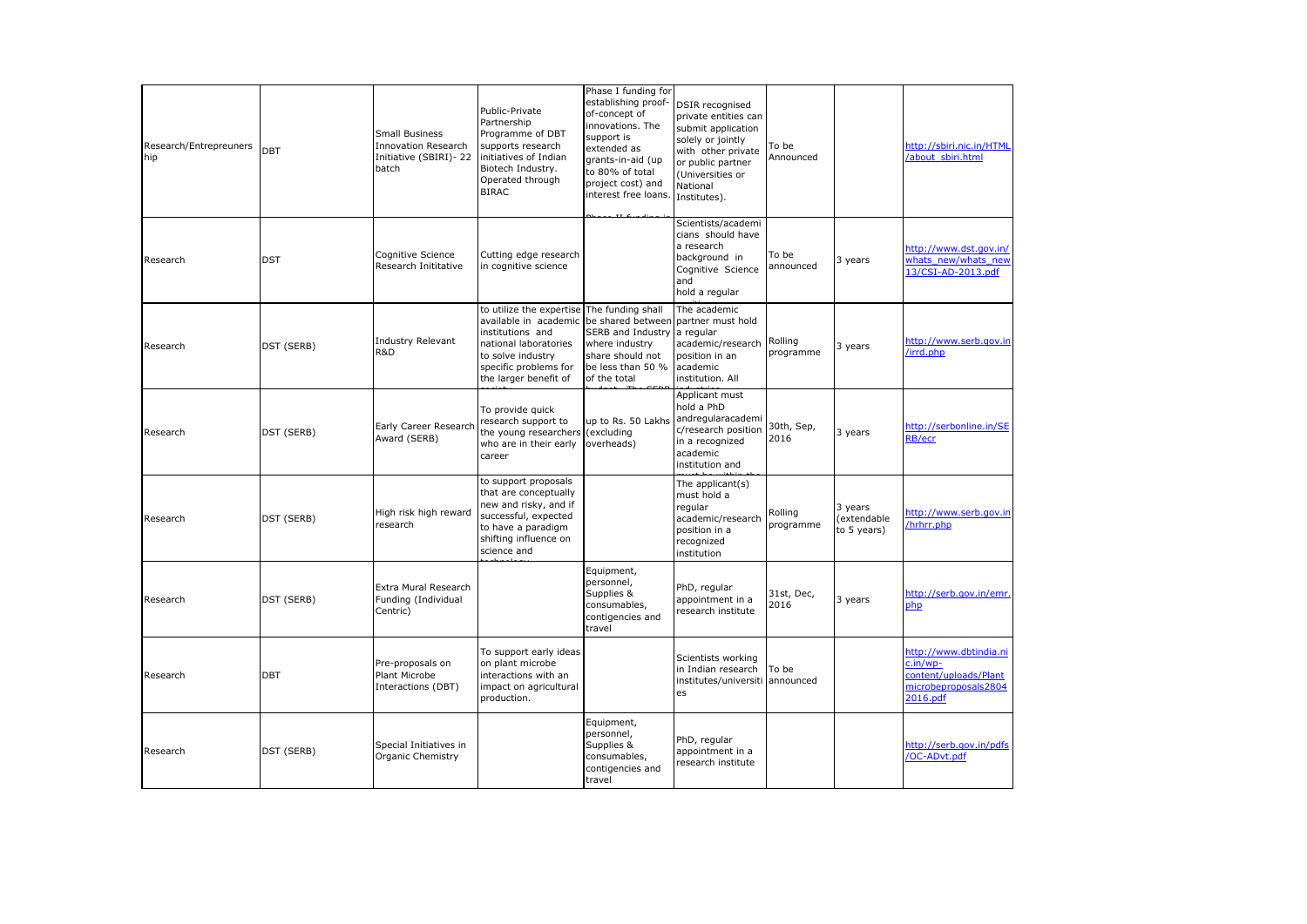| Research                       | <b>DST</b>                                                                    | Nano Mission                                                      | For research in the<br>field of Nano science<br>and technology,<br>online application                                                                                                     |                                                                                                                                                                                                                                            |                                                                                                                                                                                                                         | Rolling<br>programme                                                   | 3 years                                                                                                                                                             | http://www.nanomissi<br>on.gov.in/                                                                                        |
|--------------------------------|-------------------------------------------------------------------------------|-------------------------------------------------------------------|-------------------------------------------------------------------------------------------------------------------------------------------------------------------------------------------|--------------------------------------------------------------------------------------------------------------------------------------------------------------------------------------------------------------------------------------------|-------------------------------------------------------------------------------------------------------------------------------------------------------------------------------------------------------------------------|------------------------------------------------------------------------|---------------------------------------------------------------------------------------------------------------------------------------------------------------------|---------------------------------------------------------------------------------------------------------------------------|
| Women in Science<br>(Research) | <b>DST</b>                                                                    | Woman Scientist<br>scheme (WOS-A)                                 | WOS-A-R&D                                                                                                                                                                                 | WOS-A: Rs<br>55,000pm salary<br>$+$ Rs 30 lakh                                                                                                                                                                                             | for unemployed<br>women scientists                                                                                                                                                                                      | Rolling<br>programme                                                   | 3 years                                                                                                                                                             | http://www.dst.gov.in/<br>scientific-<br>programme/women-                                                                 |
| Women in Science<br>(Research) | <b>DST</b>                                                                    | Woman Scientist<br>scheme (WOS-B)                                 | WOS-B-application of<br>research and solution<br>for societal issues.<br>Two modes:-<br>Internsip mode:For<br>women                                                                       | Internship mode:                                                                                                                                                                                                                           | For unemployed<br>women scientists<br>whose age limit is<br>below 57 years                                                                                                                                              | To be<br>Announced                                                     | $3+2$ years                                                                                                                                                         | http://www.dst.gov.in/<br>scientific-<br>programmes/scientific-<br>engineering-<br>research/women-<br>scientists-programs |
| Research                       | <b>EARTHWATCH Institute</b><br>US/International                               | Research Grants                                                   |                                                                                                                                                                                           | average \$850 per<br>volunteer with<br>average project<br>grant range<br>between \$17,000<br>and \$51,000 for<br>one full field<br>season. Funds<br>cover food,<br>accommodation,<br>and in-country<br>travel. PI travel to scholarship or | Advanced scholars<br>and professionals<br>of any nationality,<br>covering any<br>geographic region.<br><b>EARTHWATCH</b><br>supports doctoral<br>and post-doctoral<br>researchers, or<br>researchers with<br>equivalent | 18 Months<br>prior to<br>reseach<br>initiation<br>(12th June,<br>2016) | Grants<br>renewed<br>annually, long-<br>term research<br>projects are<br>encouraged.<br>Principal<br>investigators<br>to indicate<br>their<br>projected<br>research | http://www.earthwatch<br>org/aboutus/research/<br>scientistopps/regrespro<br>p/                                           |
| Research                       | Gates                                                                         | <b>Grand Challenges</b><br>Explorations                           | Pump-priming funding<br>for initial ideas, for<br>topics listed in the<br>current call.                                                                                                   | \$100,000 initially<br>with follow-on for<br>successful projects<br>to the tune of                                                                                                                                                         | No restrictions                                                                                                                                                                                                         | To be<br>announced<br>(May)                                            | $1-6$ years*<br>(with<br>extension)                                                                                                                                 | http://www.grandchall<br>enges.org/Explorations<br>/Pages/Introduction.as<br><b>px</b>                                    |
| Research                       | HHMI-GATES-the<br><b>Wellcome Trust-</b><br>Calouste Gulbenkian<br>Foundation | International<br>Research Scholars<br>program-2016<br>competition | Scheme for<br>supporting highly<br>qualified scientists<br>working in selected                                                                                                            | upto \$650,000 (\$2 the doctoral,                                                                                                                                                                                                          | Eligible candidates<br>must have trained<br>in the US/UK at                                                                                                                                                             | To be<br>announced                                                     | 5 years                                                                                                                                                             | https://www.hhmi.org/<br>programs/biomedical-<br>research/international-<br>programs                                      |
| Research                       | <b>ICMR</b>                                                                   | <b>AD-HOC RESEARCH</b><br><b>SCHEMES</b>                          | Research in health<br>and biomedical<br>sciences                                                                                                                                          | Research staff,<br>Equipment,<br>Contingencies,<br>Travel, Overheads                                                                                                                                                                       | PhD, regular<br>appointment in a<br>research institute                                                                                                                                                                  | To be<br>announced                                                     | 2-3 years                                                                                                                                                           | http://www.icmr.nic.in<br>/ad-hoc.htm                                                                                     |
| Research                       | James McDonnell<br>Foundation (USA)                                           | 2016 Scholar Awards<br>in Complex Systems<br>Science              | Supports research<br>directed toward the<br>development of<br>theoretical and<br>mathematical tools<br>that can be applied to<br>the study of complex,<br>adaptive, nonlinear<br>systems. | Flexible funding of<br>\$450,000                                                                                                                                                                                                           | 5-15 years post<br>PhD with a regular<br>position in a non-<br>profit research<br>institution. No<br>nationality<br>restrictions                                                                                        | To be<br>announced                                                     | 3-6 years                                                                                                                                                           | http://www.jsmf.org/a<br>pply/scholar-<br>cs/index.htm                                                                    |
| Research                       | Simons Foundation<br>Autism Research<br>Initiative (SFARI)                    | <b>SFARI Explorer</b><br>Awards                                   | neuroscience research<br>which complements<br>studies on autism<br>spectrum disorders                                                                                                     | maximum direct<br>costs of \$70,000                                                                                                                                                                                                        | PhD, MD or<br>equivalent with<br>faculty position in<br>research or<br>educational                                                                                                                                      | Rolling<br>Programe                                                    | 1 year                                                                                                                                                              | http://sfari.org/funding<br>/grants/explorer-<br><u>awards-rfa</u>                                                        |
| Research                       | Simons Foundation<br>Autism Research<br>Initiative (SFARI)                    | <b>Circuit Dynamics</b><br>Request for<br>Applications            | to advance<br>understanding of the<br>circuit basis for<br>behavioral and<br>cognitive alterations<br>relevant to autism<br>spectrum disorders<br>(ASD), SFARI                            | <b>Total commitment</b><br>by SFARI for this<br>RFA is \$1 million                                                                                                                                                                         | PhD, MD or<br>equivalent with<br>faculty position in<br>research or<br>educational<br>institute. No<br>citizenship or<br>country                                                                                        | To Be<br>Announced                                                     | 2 years                                                                                                                                                             | http://sfari.org/funding<br>/grants/circuit-<br>dynamics-rfa                                                              |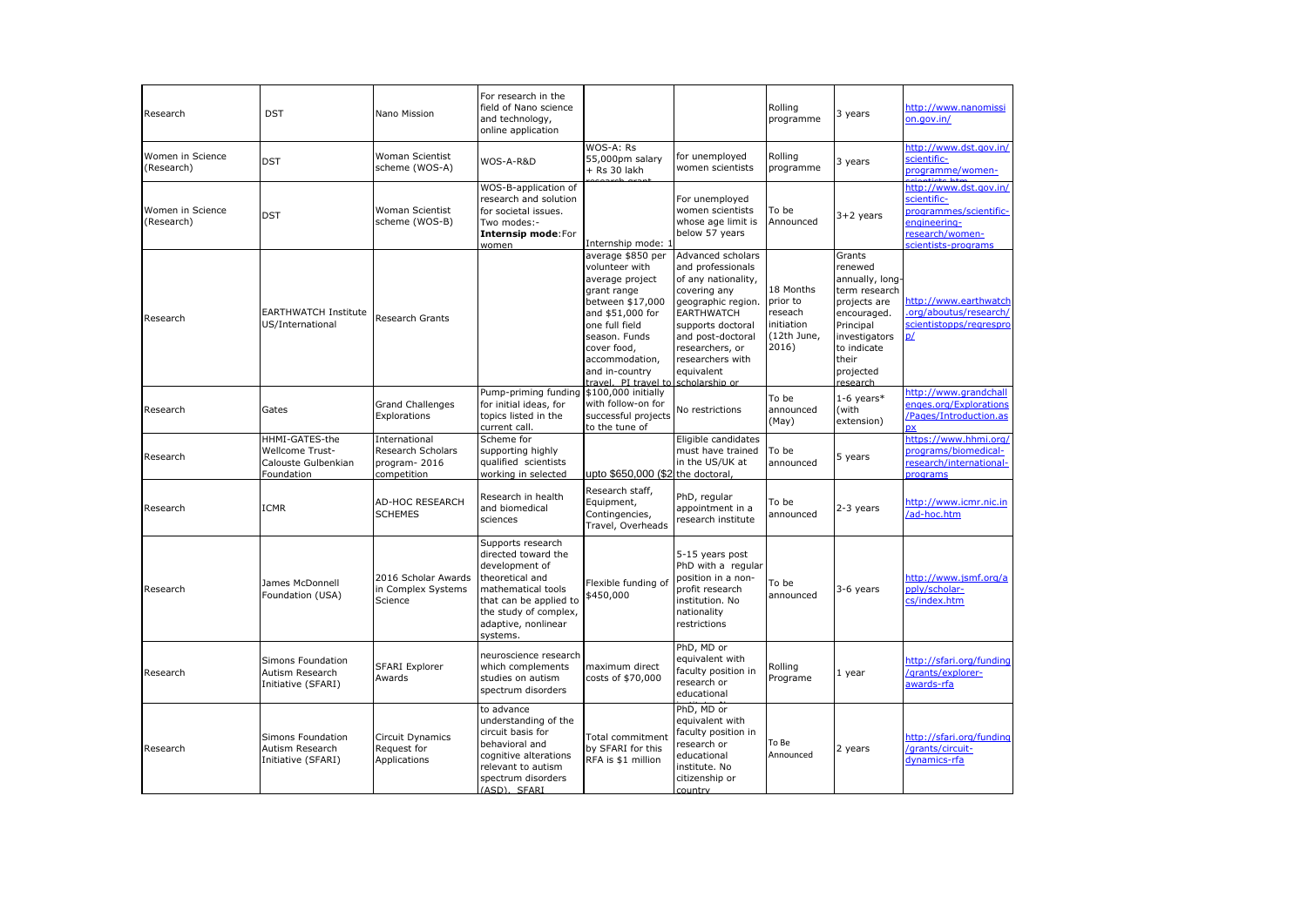| Research              | Simons Foundation<br>Autism Research<br>Initiative (SFARI) | 2017 Pilot and<br>Research Awards -<br>Request for<br>Applications (RFA)         | to improve the<br>understanding<br>diagnosis and<br>treatment of autism<br>spectrum disorders                                                                                                          | <b>SFARI Pilot Award</b><br>\$150,000/ year,<br>SFARI Research<br>Award-                           | Ph.D., M.D. or<br>equivalent degree<br>and have a faculty<br>position or the<br>equivalent at a                                                | LOI-9th, dec,<br>2016, Full<br>application-<br>22nd March,                                | <b>SFARI Pilot</b><br>Award-2<br>years, SFARI<br>Research<br>Award-3 | https://sfari.org/fundin<br>/grants/2017-pilot-<br>and-research-awards-<br>equest-for-<br>applications?utm_soure |
|-----------------------|------------------------------------------------------------|----------------------------------------------------------------------------------|--------------------------------------------------------------------------------------------------------------------------------------------------------------------------------------------------------|----------------------------------------------------------------------------------------------------|------------------------------------------------------------------------------------------------------------------------------------------------|-------------------------------------------------------------------------------------------|----------------------------------------------------------------------|------------------------------------------------------------------------------------------------------------------|
|                       |                                                            |                                                                                  | (ASD) by funding<br>innovative research of<br>the highest quality<br>This RFA seeks<br>proposals that take                                                                                             | \$350,000/year                                                                                     | university, medical<br>school or other<br>research facility<br>PhD, MD or<br>equivalent with                                                   | 2017                                                                                      | years                                                                | <b>E=SFARI+RFA+Notific</b><br>ations%2FAnnouncem<br>$nts\&$ utm campaign=                                        |
| Research              | Simons Foundation<br>Autism Research<br>Initiative (SFARI) | Analysis of Simons<br><b>VIP Biospecimens</b><br>Request for<br>Applications     | advantage of the<br>unique combination of<br>biospecimens and rich<br>phenotypic<br>information collected                                                                                              |                                                                                                    | faculty position in<br>research or<br>educational<br>institute. No<br>citizenshin or                                                           | To Be<br>Announced                                                                        |                                                                      | http://sfari.org/funding<br>'grants/analysis-of-<br>imons-vip-<br>iospecimens-rfa                                |
| Research              | USAID/NSF                                                  | Partnership for<br>enhanced<br>engagement in<br>Research (PEER)                  | Research on topics of Direct costs of<br>importance to USAID<br>and NSF including but   per year, in<br>not limited to food<br>security, climate<br>change, global health<br>issues and other          | \$30000-\$60000<br>exceptional cases<br>awards can be<br>made upto<br>\$110,000 per year the award | PIs in developing<br>countries<br>collaborating with<br>a PI in US having a<br>NSF grant active<br>for the duration of                         | To be<br>announced<br>(Jan)                                                               | $1-3$ years                                                          | http://sites.nationalaca<br>demies.org/pga/peer/i<br>ndex.htm                                                    |
| Research              | Wellcome Trust (UK)                                        | Collaborative Awards<br>in Science                                               | To fund teams<br>of<br>researchers,<br>consisting<br>of<br>independent research<br>to<br>work<br>groups,<br>the<br>together<br>on<br>important<br>scientific                                           | Up to £4 million                                                                                   | Applicants should<br>hold an academi<br>or research post<br>(or equivalent) at application<br>eligible<br>organisations<br>the UK, Republic of | reliminary<br>deadline: 17-<br>Nov-2016                                                   | upto 5 years                                                         | ittps://wellcome.ac.uk<br>funding/collaborative-<br>awards-science                                               |
| Research              | Wellcome Trust (UK)                                        | investigator Awards in on                                                        | To<br>support<br>researchers<br>at<br>all<br>career stages working Nursus of the<br>important<br>questions of relevance £500,000 to<br>in broad priority areas around £3 million<br>such as genetics & | Research expenses                                                                                  | ended or long-term<br>rolling contract,<br>salaried by host<br>organisation in the<br>UK, Republic of<br>Ireland or a low- or<br>middle-income |                                                                                           | 21-Nov-16 Upto 7 years                                               | nttps://wellcome.ac.uk<br>/funding/investigator-<br>awards-science                                               |
| Research              | WWF-India                                                  | Small Grants Program                                                             | for carrying out<br>conservation research Rs 400,000<br>or undertaking a<br>conservation project                                                                                                       |                                                                                                    | individuals based<br>in India                                                                                                                  | Grants are<br>provided once<br>a year.<br>Applications<br>to be<br>submitted by<br>31-Dec | 6-12 months                                                          | http://www.wwfindia.o<br>rg/about_wwf/small_gi<br>ants_program/                                                  |
| Infrastructure Grants |                                                            |                                                                                  |                                                                                                                                                                                                        |                                                                                                    |                                                                                                                                                |                                                                                           |                                                                      |                                                                                                                  |
| Equipment             | DBT                                                        | Project for creation of<br>Infrastructural facility                              |                                                                                                                                                                                                        |                                                                                                    |                                                                                                                                                |                                                                                           | 5 years                                                              | nttp://dbtindia.nic.in/v<br>itereaddata/12125038<br>272 proforma infrastr                                        |
| Equipment             | <b>DBT</b>                                                 | Creation of Center of<br>excellence and<br>Innovation in<br>Biotechnology (CEIB) | The following three<br>types of grants will be<br>provided under this<br>programme: 1)<br>Centres of Excellence<br>(COE) in<br>Biotechnology to<br>establish Centres of                                |                                                                                                    | Category 1: Team<br>Leader should be<br>acknowledged<br>scientist<br>in his own<br>research<br>area.Mandatory to<br>create a minimum           | To Be<br>Announced                                                                        | 5 years,<br>(extendable<br>by maximum<br>5 years)                    | nttp:/ <u>/dbtindia.nic.in/w</u><br>content/uploads/CEIB.<br>pdf                                                 |
| Equipment             | <b>DST</b>                                                 | Fund for improvement<br>of S&T infrastructure<br>(FIST)                          | All Science (including Nine of the C.S. T                                                                                                                                                              | Level 0(Govt./<br>aided Colleges):up<br>to Rs. 150 lakh,                                           | Level 0: PG<br>Colleges, Level<br>I&II: University &                                                                                           | To be<br>announced                                                                        | 5 years                                                              | ittp://fist-dst.org/htm<br>lies/advertisement-<br>juidelines.html                                                |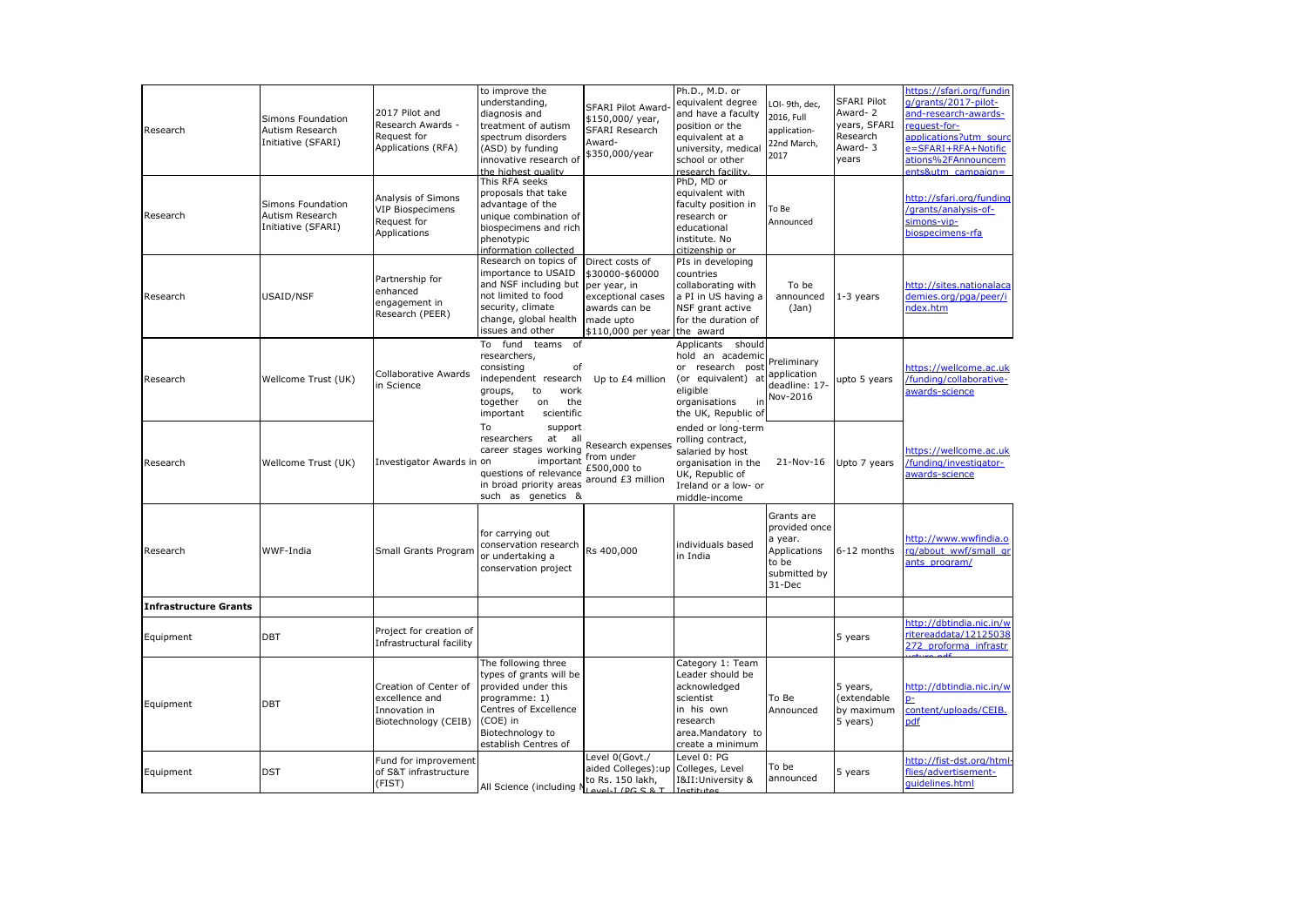| Equipment                           | Wellcome Trust (UK)                          | Multi-user equipment gproportionate to the                                                                                                                                                    | Contribution from the<br>host institution or<br>other source,<br>total amount<br>requested is<br>expected.                                                                   |                                                                                                                                                                                                  | applicants in the<br>UK who have a<br>track record in<br>obtaining grant<br>funding.<br>Researchers in low<br>or middle-income<br>countries eligible<br>to apply if they<br>have a track record<br>of Trust funding or                                   | To be<br>announced                                                                                                                                     | upto 5 years                                                    | http://www.wellcome.<br>ac.uk/Funding/Biomedi<br>cal-science/Funding-<br>schemes/Strategic-<br>awards-and-<br>initiatives/WTDV03172<br>8.htm |
|-------------------------------------|----------------------------------------------|-----------------------------------------------------------------------------------------------------------------------------------------------------------------------------------------------|------------------------------------------------------------------------------------------------------------------------------------------------------------------------------|--------------------------------------------------------------------------------------------------------------------------------------------------------------------------------------------------|----------------------------------------------------------------------------------------------------------------------------------------------------------------------------------------------------------------------------------------------------------|--------------------------------------------------------------------------------------------------------------------------------------------------------|-----------------------------------------------------------------|----------------------------------------------------------------------------------------------------------------------------------------------|
| <b>International Collaborations</b> |                                              |                                                                                                                                                                                               |                                                                                                                                                                              |                                                                                                                                                                                                  |                                                                                                                                                                                                                                                          |                                                                                                                                                        |                                                                 |                                                                                                                                              |
| Research                            | <b>BBSRC/DBT</b>                             | Joint DBT-BBSRC Call<br>for Collaborative<br>Proposals to support<br>Crop Genomics                                                                                                            | Needs UK<br>collaborator. Priority<br>areas are enabling<br>technologies or trait<br>oriented research for<br>crops of interest to<br>both India and UK and<br>include wheat | Direct research<br>costs, overheads<br>as per DBT norms                                                                                                                                          | All researchers<br>eligible for DBT<br>funding                                                                                                                                                                                                           | To Be<br>Announced                                                                                                                                     | upto 3 years                                                    | http://dbtindia.nic.in/d<br>ocs/CropGenomicsCallF<br><b>INAL.doc</b>                                                                         |
| Research                            | DBT/DIISTR (Australia)                       | Indo-Australian Fund<br>for S&T Cooperation<br>in Biotechnology-<br>Collaborative<br>Reseearch Projects                                                                                       | Themes supported<br>include-Vaccines,<br>Immunomodulators<br>and<br>Immunotherapeutics,                                                                                      | 1.3-1.7 crores                                                                                                                                                                                   | Need Australian<br>collaborator                                                                                                                                                                                                                          | To be<br>Announced                                                                                                                                     | 3 years                                                         | http://dbtindia.nic.in/d<br>ocs/Indo-<br>Australia7thRoundGuid<br>elinesfinal.doc                                                            |
| Research                            | DBT/CDTI, Spain                              | INDO-SPANISH JOINT Industry-driven and<br>CALL FOR<br>TECHNOLOGICAL CO-<br>OPERATION IN                                                                                                       | market-oriented R&D<br>projects in all<br>areas of                                                                                                                           |                                                                                                                                                                                                  | Need Spanish<br>industry<br>collaborator                                                                                                                                                                                                                 | To be<br>announced                                                                                                                                     | $1-3$ years                                                     | http://dbtindia.nic.in/d<br>ocs/Callforproposalsi20<br>$13.$ doc                                                                             |
| Research                            | DBT/Danish council for<br>strategic research | Strategic Joint<br>research collaboration<br>within health science<br>biotechnology                                                                                                           | Covers diverse areas<br>including Stem cells,<br>Lifestyle diseases,<br>cancer etc.                                                                                          | € 3.5 million for up<br>to two projects.<br>Covers direct<br>project costs.                                                                                                                      | Needs Danish<br>Collaborator                                                                                                                                                                                                                             | To be<br>announced                                                                                                                                     | 3-5 years                                                       | http://dbtindia.nic.in/d<br>ocs/DBT-<br>Denmark Call.pdf                                                                                     |
| Research Training                   | DBT/DFG                                      | Indo-German<br>International<br>Research Training<br>Groups                                                                                                                                   | for training of doctoral<br>students in both<br>countries, in areas of<br>mutual interest,<br>covering all areas<br>Biotechnology, with<br>specific emphasis on              | personnel, project<br>specific costs,<br>equipment,<br>consumables,<br>travel and living<br>costs.                                                                                               | researchers<br>permanently<br>employed at<br>academic<br>institutions /<br>universities,<br>recognized by the                                                                                                                                            | To Be<br>Announced                                                                                                                                     | 4.5 years with<br>possible<br>extension for<br>one more<br>term | http://dbtindia.nic.in/n<br>ews management/Pre<br>ssreleaseDetails.asp?Pr<br>essId=250&button=Edi                                            |
| Research                            | DBT/ ISTPCanada                              | Ontario (Canada) -<br>India S& T<br>Cooperation,<br><b>ISTP Canada DBT</b><br>Joint Call for Proposal<br>in all area of<br>Biotechnology<br>including Life<br>Sciences and Medical<br>Devices | Projects need to be<br>innovative and have<br>future<br>commercialization<br>prospects                                                                                       | Separate budget<br>for Ontario<br>(Canada) and<br>Indian<br>participants, need<br>to demonstrate<br>25% of non-<br>qovernmental<br>support in additior<br>to some<br>participant<br>contribution | Eligible leads from<br>Ontario (Canada)<br>and India include:<br>researchers and<br>managers of<br>India/Ontario-<br>based companies,<br>academic<br>institutions,<br>research hospitals,<br>other institutes or<br>associations that<br>onerate and are | Submission of<br>Expression of<br>Interest (EOI)<br>by 19th Nov.<br>full<br>application(if<br>inivted)<br>submission<br>deadline:<br>19th Dec,<br>2013 |                                                                 | http://dbtindia.nic.in/d<br>ocs/Call For Proposal<br>Ontaria.pdf                                                                             |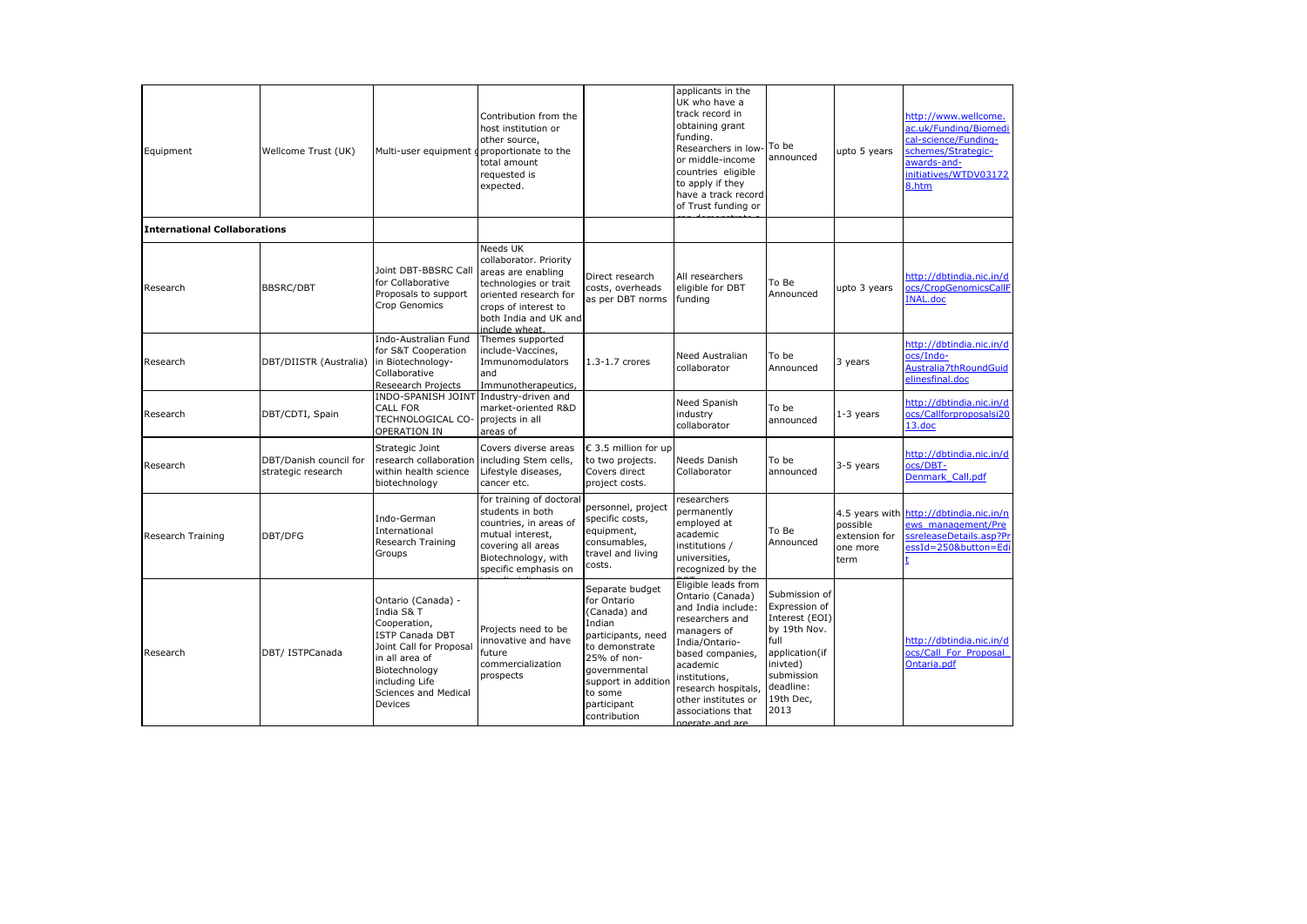| Research | DBT/ISTP Canada                | CANADA - INDIA<br><b>SCIENTIFIC AND</b><br>TECHNOLOGICAL<br>COOPERATION,<br>ISTPCanada-DBT<br>Joint Call for<br>Proposals for<br>Collaborative R&D<br>Projects | To foster and support<br>development of<br>collaborative R&D<br>projects bringing<br>together Industry and<br>academia from both<br>countries for joint<br>development of<br>inovative products or<br>processes. Priority<br>aroac include                                | up to a maximum<br>of CDN<br>\$400,000 or up to<br>50 percent of the<br>eligible R&D<br>project value                                                 | Canadian lead to<br>be a for-profit<br>company, Indian<br>side lead may be<br>Companies;<br>academic<br>institutions;<br>research hospitals;<br>or other R&D<br>institutes but<br>narticination from | To be<br>Announced | 12-24 months | http://dbtindia.nic.in/p<br>erforma/ISTPCanadaD<br>BTcallforproposalMay2<br>$012$ .doc |
|----------|--------------------------------|----------------------------------------------------------------------------------------------------------------------------------------------------------------|---------------------------------------------------------------------------------------------------------------------------------------------------------------------------------------------------------------------------------------------------------------------------|-------------------------------------------------------------------------------------------------------------------------------------------------------|------------------------------------------------------------------------------------------------------------------------------------------------------------------------------------------------------|--------------------|--------------|----------------------------------------------------------------------------------------|
| Research | DBT/VINNOVA/ SRC<br>(Sweden)   | Strategic Indo-<br>Swedish Cooperative<br>Innovation<br>Programme- Joint call<br>in the field of Health                                                        | Project s should be<br>related to health<br>areas, and should<br>provide economical,<br>societal and<br>environmentally<br>sustainable solutions.                                                                                                                         | Manpower,<br>equipment,<br>consumables,<br>travel expenses<br>etc                                                                                     | Indian and<br>Swedish partners<br>from public,<br>private and<br>nonprofit<br>organizations that<br>perform R&D and<br>innovation<br>activities.                                                     | To be<br>announced |              | http://dbtindia.nic.in/d<br>18-36 months ocs/Strategic2ndCALL2<br>013.doc              |
|          |                                |                                                                                                                                                                |                                                                                                                                                                                                                                                                           |                                                                                                                                                       |                                                                                                                                                                                                      |                    |              |                                                                                        |
| Research | DBT/RMES (Russia)              | Indo-Russia Joint Call<br>for Proposal (2014-<br>2016)                                                                                                         | Priority areas include<br>Bio-energy, Nano-<br>biotechnology,<br>Bio-instrumentation,<br>Affordable<br>Diagnostics/ Devices<br>for Human Health and<br>Agriculture                                                                                                        | Maximum funding<br>not more than INR<br>2,70,00,000 per<br>project                                                                                    | PhD, regular<br>employment in<br>host institute, age<br>not more than 55<br>years, one<br>investigator from<br>India and one from<br>Russia                                                          | To be<br>announced | 3 years      | http://dbtindia.nic.in/d<br>ocs/Indo-<br>Russia JCP2014-<br>16.pdf                     |
| Research | DBT/ Swiss Embassy in<br>India | Indo-Swiss<br>Collaboration in<br>Biotechnology (ISCB)                                                                                                         | Technical thrust areas<br>are to improve input<br>efficiency, stress<br>resistance and<br>targeted delivery<br>using biotechnologies<br>or life sciences<br>approaches by (i)<br>genetic enhancement<br>of crops and (ii) novel<br>inputs for improved<br>cron production | Personnel,<br>recurring<br>expenses,<br>equipment and<br>cost towards<br>scientific<br>exchanges,<br>meetings/worksho<br>ps for the entire<br>project | Phd with<br>experience in<br>relevant areas,<br>regular<br>employment in a<br>research institute,<br>below 55 years of<br>age.                                                                       | To Be<br>Announced | 3 years      | http://dbtindia.nic.in/d<br>ocs/FlagXrevisedAdvert<br>isement28JAN2013.do<br>c         |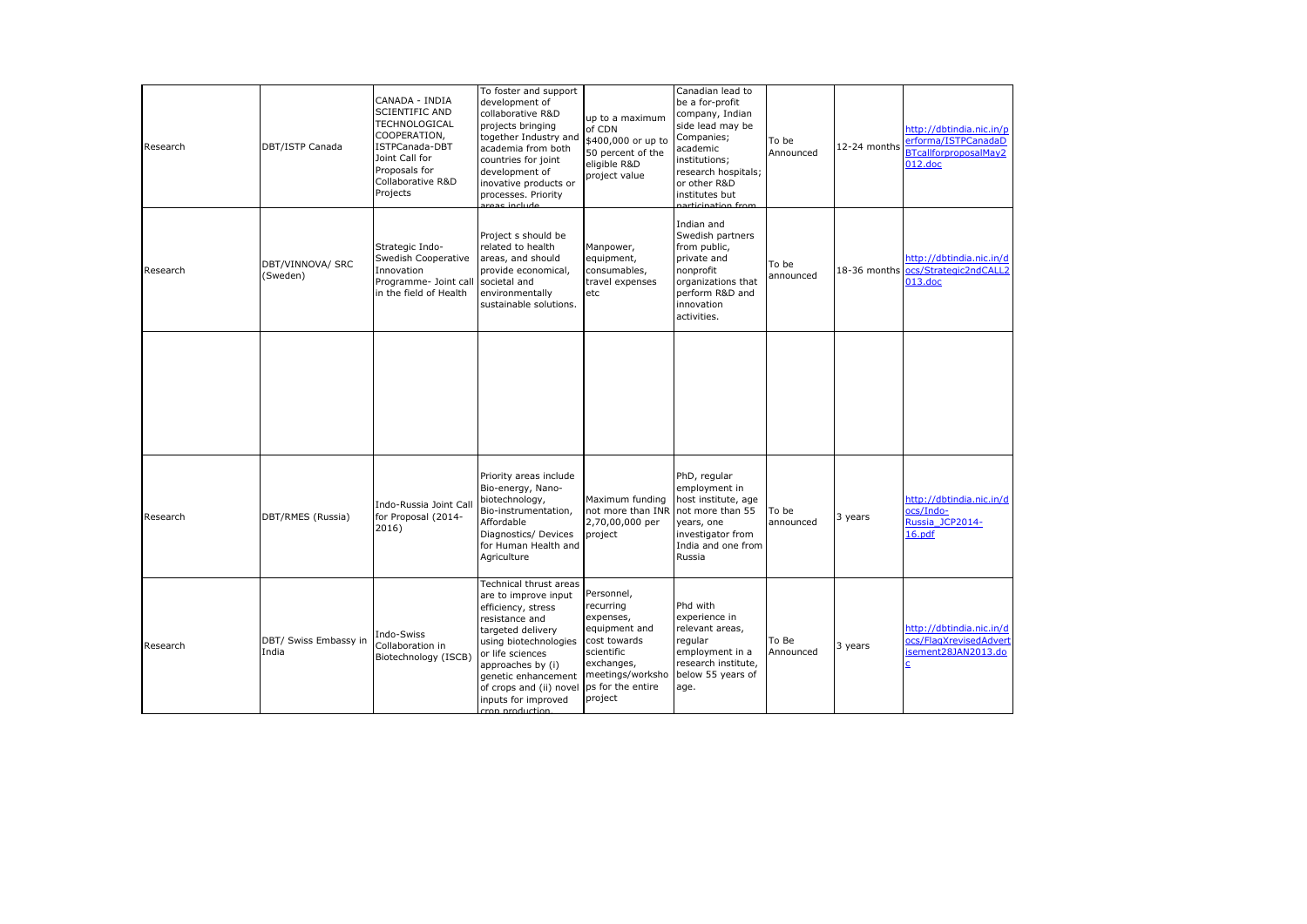| Research | DBT/TEKES, Finland                | Indo-Finland Joint Call<br>for Proposals in<br>Health and Well Being                                            |                                                                                                                 |                                                                                                                              | Projects from<br>industry or<br>research<br>organisations.<br>Industry-academia<br>collaboration<br>recommended.Nee<br>ds Collaborator in<br>Finland |                             |                    | http://dbtindia.nic.in/d<br>ocs/DBtTekesCall.doc                                                   |
|----------|-----------------------------------|-----------------------------------------------------------------------------------------------------------------|-----------------------------------------------------------------------------------------------------------------|------------------------------------------------------------------------------------------------------------------------------|------------------------------------------------------------------------------------------------------------------------------------------------------|-----------------------------|--------------------|----------------------------------------------------------------------------------------------------|
| Research | DBT/MOST, Vietnam                 | INDO- VIETNAM<br>JOINT CALL FOR<br>COLLABORATIVE<br><b>PROPOSALS</b>                                            | TO SUPPORT<br>MEDICAL,<br>ENVIRONMENTAL<br>AND AGRICULTURAL<br><b>BIOTECHNOLOGY</b><br>(INCLUDING ANIMAL        |                                                                                                                              | Indian and<br>Vietnamese<br>researchers<br>regularly employed<br>in Indian or<br>Vietnamese public                                                   | To be<br>Announced          | 24 to 36<br>months | http://dbtindia.nic.in/d<br>ocs/Advt_vietnam.doc                                                   |
| Research | DST/ANR                           | <b>DST-ANR</b><br>collaborative research<br>proposals                                                           | Pre-proposal stage.<br>Target topics-<br>Neuroscience and<br>Engineering sciences                               | Sending side pays<br>for travel.<br>accomodation, per- regular<br>diem                                                       | Indian and French<br>researchers in<br>employment                                                                                                    | to be<br>announced          | 3 years            | http://cefipra.org/pdf/<br>DST-ANR-Joint-Call-for-<br>Pre-proposals.pdf                            |
| Research | DST/A*STAR                        | India -Singapore Joint Supports joint<br>Science and<br>Technology Research<br>Cooperation                      | research projects in<br>the area "Advanced<br>Materials & Energy"                                               | Consumables,<br>Exchange visits.<br>Sending side funds<br>international<br>travel, medical<br>insurance,                     | Indian and<br>Singaporean<br>researchers in<br>regular<br>employment                                                                                 | To be<br>announced          | 3 years            | http://www.dst.gov.in/<br>whats new/whats new<br>13/COP DST-<br>ASTAR.pdf                          |
| Research | DST/ DIISTR (australia)           | AUSTRALIA-INDIA<br><b>STRATEGIC</b><br>RESEARCH FUND<br>(AISRF)-<br>Collaborative<br>Research Projects          | Needs australian<br>collab. Restrictive<br>areas of research.<br>includes Marine<br>Sciences, Earth<br>Sciences | Travel,<br>accomodation,<br>JRF/RA,<br>consumables,<br>minor equipment,<br>work-shop specific                                | Independent<br>position in research<br>institute/Univ                                                                                                | To Be<br>Announced          | 3 years            | http://www.dst.gov.in/<br>whats new/whats new<br>13/cop_indo-<br>australia.pdf                     |
| Research | DST/DIISTR (Australia)            | Grand Challenge<br>Component (Round 2)                                                                          | priority areas for this<br>round are "Health"<br>and "Energy"                                                   | Equivalent of 3<br>million AUD for the<br>Indian component.<br>Priority areas "food                                          | Requires australian<br>collaborator and an<br>end user                                                                                               | To be<br>Announced          | 3-4 years          | http://www.innovation.<br>gov.au/Science/Intern<br>ationalCollaboration/ai<br>srf/Documents/AISRFG |
| Research | DST/DFG (Germany)                 | Indo-German<br>Programme                                                                                        | Priority areas in<br>Chemistry                                                                                  | Project specific<br>direct costs viz.<br>consumables,<br>personnel and                                                       | Requires German<br>Collaborator                                                                                                                      | To be<br>Announced          | upto 3 years       | http://www.dst.gov.in/<br>whats new/whats new<br>12/COP DST DFG 20<br>12.pdf                       |
| Research | <b>DST/ Max Planck</b><br>Society | Max Planck Partner<br>Groups at Indian<br><b>Partner Institutions</b>                                           | Research to be<br>conducted at Indian<br>partner institution<br>(IPI)                                           | 20,000 EURO p.a.<br>by MPI, equivalent<br>funding from<br>IGSTC ( Indo-<br>German Science<br>and Technology                  | Fellowship for<br>iunior<br>scientist/Post doc<br>to promote<br>cooperative<br>research between                                                      | To be<br>announced<br>(Sep) | 3-5 years          | http://www.dst.gov.in/<br>whats_new/whats_new<br>12/COP DST-MPG.pdf                                |
| Research | DST/NRF (South Africa)            | <b>INDIA - SOUTH</b><br>AFRICA<br>JOINT SCIENCE AND<br><b>TECHNOLOGY</b><br><b>RESEARCH</b><br>COOPERATION-2013 | Priority areas include<br>Green chemistry and<br>biotechnology and<br><b>Health Sciences</b>                    | manpower,<br>consumables and<br>minor accessories,<br>research<br>expenses, project<br>related visits of<br>Indian and South | Scientists with<br>regular<br>employment in<br>India and South<br>Africa                                                                             | To be<br>Announced          | 3 years            | http://www.dst.gov.in/<br>whats new/whats new<br>13/cop-india-sa.pdf                               |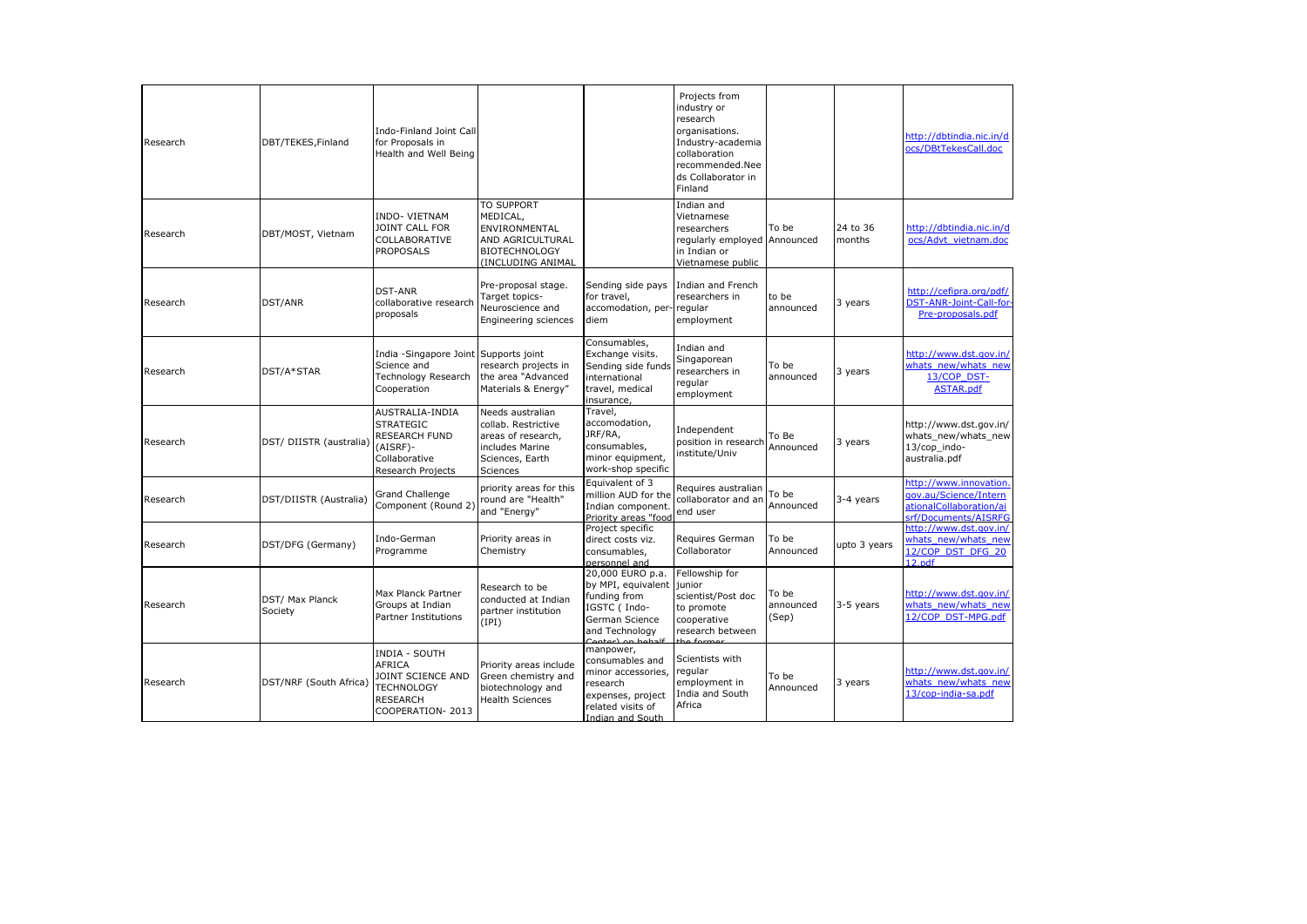| Research | DST/JSPS (Japan)                               | Indo-Japan<br>Cooperative Science<br>program (IJCSP)                                              | scientific areas<br>supported include<br>Fundamental<br>Sciences: Physical<br>and Chemical<br>Systems,<br>Materials and System<br>Engineering: Man-<br>made Systems,<br>Natural Systems: Life selected Indian<br>Sciences and | International<br>return airfare,<br>airport transfers,<br>accommodation,<br>per diem. For joint<br>workshops/<br>seminars to be<br>organized in India,<br>local travel cost of<br>participants and | Indian and<br>Japanese PIs<br>working in regular<br>capacity                                                                                                               | To be<br>announced<br>(Sep) | 2 years | http://dst.gov.in/whats_ne<br>w/whats_new15/COP_IJC<br>SP2015.pdf                                          |
|----------|------------------------------------------------|---------------------------------------------------------------------------------------------------|-------------------------------------------------------------------------------------------------------------------------------------------------------------------------------------------------------------------------------|----------------------------------------------------------------------------------------------------------------------------------------------------------------------------------------------------|----------------------------------------------------------------------------------------------------------------------------------------------------------------------------|-----------------------------|---------|------------------------------------------------------------------------------------------------------------|
| Research | DST/JST (Japan)                                | Strategic Japanese-<br><b>Indian Cooperative</b><br>Program<br><b>Biomedical Research</b><br>Call | Scienitific area<br>supported- Biomedical bilateral mode.<br>Research (medical<br>diagnostics for<br>infectious diseases;<br>System biomedicine<br>and their<br>computational<br>platforms)                                   | DST- international<br>exchange in<br>JST- international<br>exchange,<br>research<br>expennses,<br>overhead and<br>other costs.<br><b>Additional funds</b><br>for supporting                        | Indian and<br>Japanese PIs<br>working in regular<br>capacity                                                                                                               | To be<br>announced          | 3 years | http://www.dst.gov.in/<br>whats new/whats new<br>13/Call%20for%20Pro<br>posal%202013-<br>14,%20DST-JST.pdf |
|          | DST-RFBR                                       | <b>Indo-Russian Joint</b><br><b>Research Call for</b><br>Proposals                                | <b>Indian and Russian</b><br>scientists / researchers to<br>submit proposals for Joint<br>projects on Fundamentals US \$ 30,000<br>of Nuclear Sciences, High<br>performance computing<br>and big data etc                     |                                                                                                                                                                                                    | The team leaders<br>must hold a full-time<br>position at a<br>university or research<br>institute in their<br>respective countries.                                        | To be<br>announced          | 2 years | http://dst.gov.in/sites/<br>default/files/rfbr-<br>interdisciplinary-call-05-<br>feb-2016 0.pdf            |
|          | <b>DST</b>                                     | <b>Indo-Belarus Joint</b><br>Research Programme technologists from India                          | Joint R&D project prop<br>osals from scientists &<br>and Belarus                                                                                                                                                              | Research expenses<br>and support for<br>exchange visits                                                                                                                                            | The applicant should<br>be a Leader of a team<br>of scientists in each<br>country and should<br>hold a full-time<br>position at a<br>University or Research<br>Institution | 31-May-16 2 years           |         |                                                                                                            |
| Research | DST/RMES (Russia)                              | Indo-Russia Joint Call<br>for Proposals                                                           |                                                                                                                                                                                                                               | up to Rs.<br>6,000,000 from<br>DST and up to<br>Rbls 3,000, 000<br>from RMES to<br>cover support for<br>consumables and<br>other research<br>expenses, bilateral<br>exchange and<br>nctitutional   | PhD, regular<br>employment in<br>host institute, one<br>investigator from<br>India and one from<br>Russia                                                                  | To be<br>announced          | 3 years | http://www.dst.gov.in/<br>whats new/whats new<br>14/cop rmes2014.pdf                                       |
| Research | Human Frontier in<br>Science Program<br>(HFSP) | Young Investigator's<br>grants                                                                    | India eligible                                                                                                                                                                                                                | \$450,000 per year<br>per team                                                                                                                                                                     | Junior Independent<br>PI, within 5 years<br>of obtaining an<br>independent<br>position                                                                                     | To be<br>announced          | 3 years | http://www.hfsp.org/fu<br>nding/research-<br>grants/information-and-<br>quidelines                         |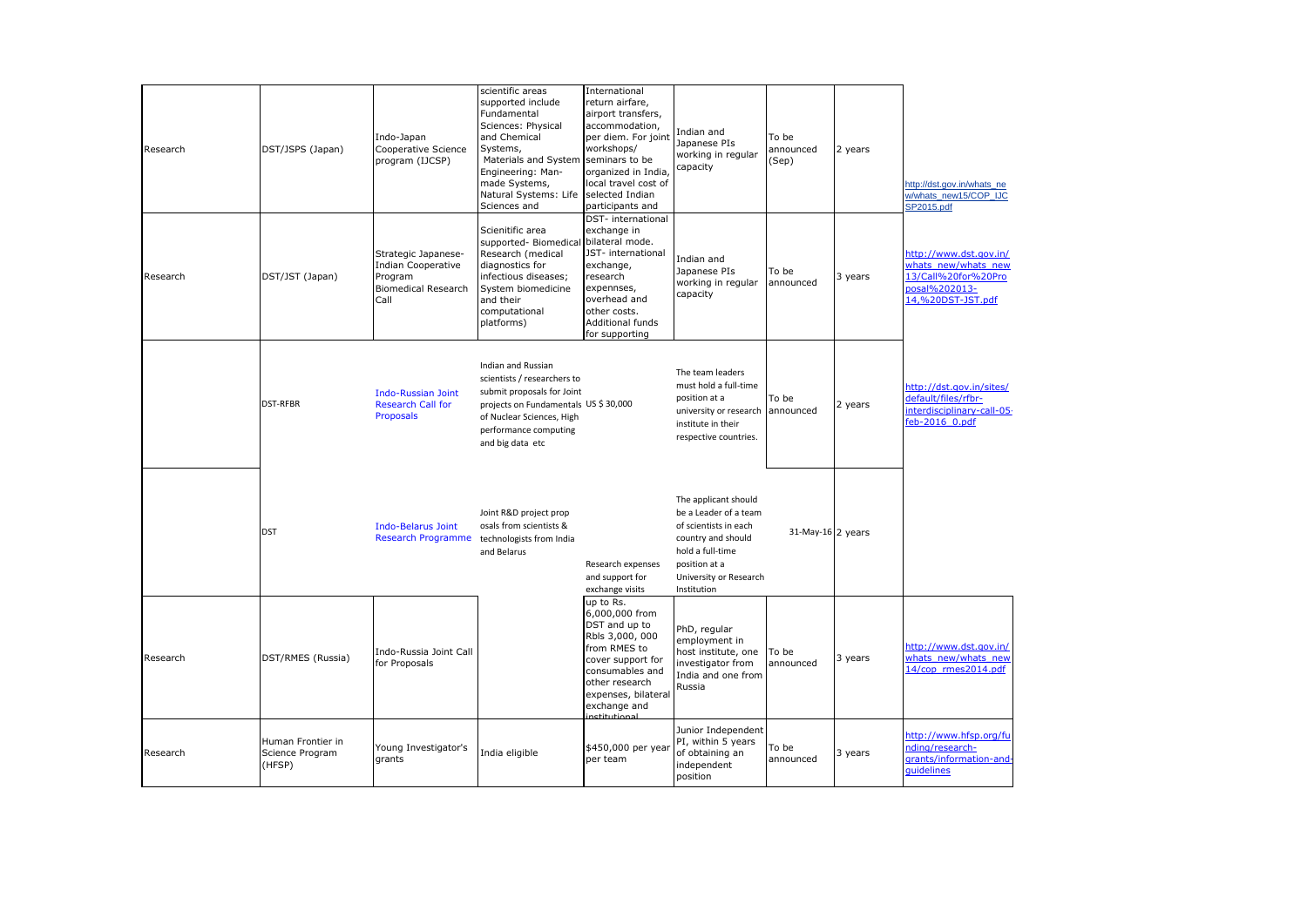| Research                    | Human Frontier in<br>Science Program<br>(HFSP)                                                             | Programme grants                                                                      | India eligible                                                                                                                                                                                                | \$450,000 per year<br>per team                                                                                      | Independent PI                                                                                                              | To be<br>announced                                          | 3 years                              | http://www.hfsp.org/fu<br>nding/research-<br>grants/information-and-<br>quidelines                          |
|-----------------------------|------------------------------------------------------------------------------------------------------------|---------------------------------------------------------------------------------------|---------------------------------------------------------------------------------------------------------------------------------------------------------------------------------------------------------------|---------------------------------------------------------------------------------------------------------------------|-----------------------------------------------------------------------------------------------------------------------------|-------------------------------------------------------------|--------------------------------------|-------------------------------------------------------------------------------------------------------------|
| Research                    | Human Frontiers in<br>Science Program<br>(HFSP)                                                            | Career Development<br>Award                                                           | For former HFSP<br>fellows                                                                                                                                                                                    | Salary, research<br>costs, posts, kit,<br>collab travel= 1.5<br>crores                                              | Need to have held<br>one of 2 Feeder<br>Fellowships<br>between 2004-<br>2009)                                               | To be<br>announced<br>(Nov)                                 | 3 years                              | http://www.hfsp.org/fu<br>nding/career-<br>development-awards                                               |
|                             |                                                                                                            |                                                                                       |                                                                                                                                                                                                               |                                                                                                                     |                                                                                                                             |                                                             |                                      |                                                                                                             |
| Research                    | India US Science and<br>Technology Forum<br>(IUSSTF)                                                       | US- India Science and<br>Technology<br>Endowment                                      | Program Areas<br>include: Affordable<br>biomedical devices,<br>diagnostic /<br>preventive / curative<br>measures, or food and<br>nutrition products to<br>improve health.<br>Information and<br>communication | Grants of up to<br>INR 2.50 crores or<br>approximately<br>\$400,000 (subject<br>to prevailing<br>exchange<br>rate). | entities from<br>academia, national<br>laboratories, non-<br>governmental R&D<br>institutions and<br>start-up<br>companies. | To be<br>announced                                          |                                      | http://www.usistef.org                                                                                      |
| Fellowship- Group<br>Leader | <b>CEFIPRA</b>                                                                                             | Indo-French<br>Collaborative research<br>projects                                     | Needs French<br>collaborator                                                                                                                                                                                  | travel, DA for<br>visitng scientist,<br>marginal costs of<br>project including<br>equipment,<br>personnel (only     | PhD, permanent<br>appointment in a<br>research institute                                                                    | 1 April and 1<br>Oct each year                              | 3 years                              | http://www.cefipra.org<br>/section.aspx?catid=81<br>9&langid=1                                              |
| Research                    | National Geographic                                                                                        | Conservation trust                                                                    | funds projects that<br>contribute<br>significantly to the<br>preservation and<br>sustainable use of the<br>Earth's biological,                                                                                | U.S. \$15,000 to<br>\$20,000                                                                                        | No restriction on<br>educational<br>qualification.<br>applicants must<br>provide a record of<br>prior research or           | at least 8<br>months prior<br>to anticipated<br>field dates | 1 year                               | http://www.nationalge<br>ographic.com/explorer<br>s/grants-<br>programs/conservation-<br>trust-application/ |
| Research                    | Swiss national Science<br>foundation/ DST                                                                  | Indo Swiss Joint<br>Research Programme<br>JOINT RESEARCH<br><b>PROJECTS</b>           | <b>Needs Swiss</b><br>collaborator, fields<br>funded in this round,<br>Nanotechnology and<br>oncology                                                                                                         | personnel,<br>consumables,<br>travel and living<br>expenses for the<br>visiting partner.                            | Regular position in<br>Indian research<br>institute                                                                         | To be<br>announced                                          | 36 months                            | http://www.dst.gov.in/<br>whats new/whats new<br>13/COP ISJRP final.pd                                      |
| Research                    | CEFIPRA                                                                                                    | Industry Academia<br>Research &<br>Development<br>Programme<br>(CEFIPRA)              | To promote linkages<br>between Industry and<br>Academia of France<br>and India by involving<br>at least one industrial                                                                                        | Manpower,<br>consumables &<br>contingency, travel                                                                   | Principal<br>collaborators and<br>joint collaborators<br>having permanent<br>positions as                                   | To be<br>announced                                          | 3 years                              | http://www.cefipra.org<br>/section.aspx?catid=87<br>7&langid=1                                              |
| Research                    | India (DBT, DST),<br>Belgium (FNRS),<br>Estonia (ETAg), Finland<br>(AKA), Germany<br>(BMBF), Latvia (VIAA) | Indo-European<br>Science and<br>Technology Call on<br>Biobased energy<br>(INNO INDIGO | To support projects<br>undertaken by a<br>partnership of<br>institutions<br>("consortium")                                                                                                                    | For projects<br>supported by DBT<br>up to Rs.3<br>crores/project, for<br>projects supported                         | Public and/or<br>private entities are<br>eligible according<br>to their respective<br>national/regional                     | To be<br>announced                                          | 2-5 years<br>(DBT), 3<br>years (DST) | https://indigoprojects.<br>eu/page/74/attach/S<br>T Call Text IPP3 final<br>pdf                             |
| Research                    | CEFIPRA-BIRAC                                                                                              | Red Biotechnology up<br>to pre-<br>commercialization<br>stage                         | To support bilateral,<br>innovative and market<br>driven projects in the<br>field of molecular<br>diagnostic for                                                                                              | up to 40 lakhs for<br>Indian Side and $\epsilon$<br>50000 for French<br>project costs                               | The proposals<br>must involve at<br>least two French<br>partners (one<br>academia and one                                   | To be<br>announced                                          | 2 years                              | www.cefipra.org/pdf/A<br>dvt Publication%20BI<br>RAC-SST.pdf                                                |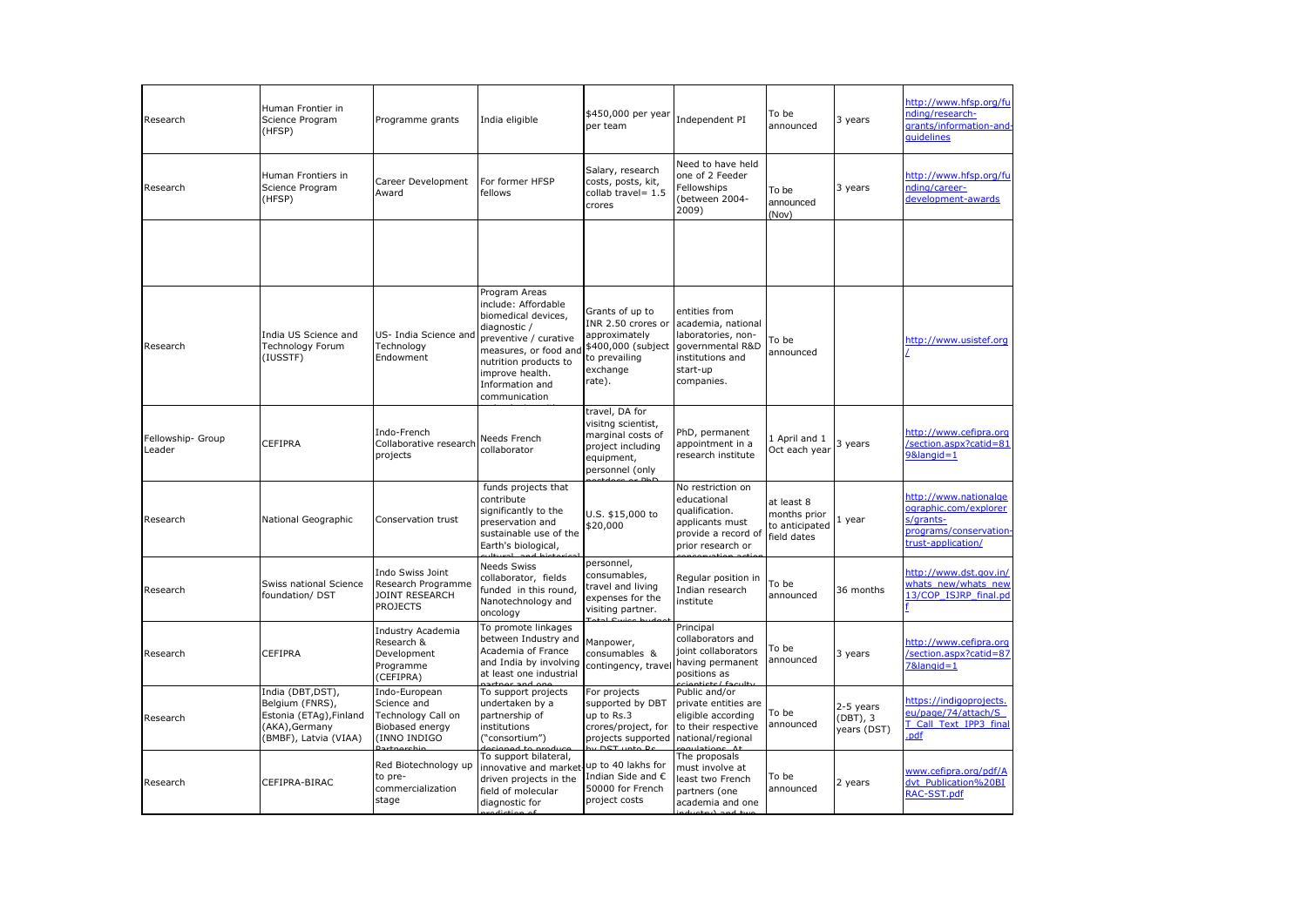| Research                         | India (DBT, DST),<br>France ((Bpifrance),<br>Germany (GMBH),<br>Norway (RCN), Spain<br>(CDTI) | Indo-European<br><b>Innovation Joint Call</b><br>for proposals in the<br>field of Bioeconomy<br>(INNO INDIGO | To create long-term<br>collaboration<br>between innovation<br>stakeholders based<br>in India and Europe                                                                                                                                     | For projects<br>supported by DBT<br>upto Rs. 3<br>crores/project; for<br>projects supported                                                                                              | Public and/or<br>private entities are<br>eligible according<br>to their respective<br>national/regional                                                                                                                     | 31st Aug,<br>2016           | 2-5 years<br>(DBT), 3<br>years (DST) | https://indigoprojects.<br>eu/funding/indigo-<br>calls/innovation_call_2<br>016                   |
|----------------------------------|-----------------------------------------------------------------------------------------------|--------------------------------------------------------------------------------------------------------------|---------------------------------------------------------------------------------------------------------------------------------------------------------------------------------------------------------------------------------------------|------------------------------------------------------------------------------------------------------------------------------------------------------------------------------------------|-----------------------------------------------------------------------------------------------------------------------------------------------------------------------------------------------------------------------------|-----------------------------|--------------------------------------|---------------------------------------------------------------------------------------------------|
| <b>International</b><br>Exchange |                                                                                               |                                                                                                              |                                                                                                                                                                                                                                             |                                                                                                                                                                                          |                                                                                                                                                                                                                             |                             |                                      |                                                                                                   |
| Travel/collaborative             | IFCPAR/<br>CEFIPRA                                                                            | Raman-Charpak<br>Fellowship Program                                                                          | To support highly<br>qualified PhD students<br>registered in an                                                                                                                                                                             | Euros (for Indian<br>students)/Rs.<br>40,000 (for French                                                                                                                                 | <b>Students</b><br>registered for PhD<br>in an                                                                                                                                                                              | To be<br>announced          | 2-6 months                           | http://cefipra.org/ram<br>ancharpak/Updated qu<br>ildlines For Raman C                            |
| Travel/collaborative             | <b>USIEF</b>                                                                                  | Fullbright-Nehru<br>doctoral research<br>fellowship                                                          | for scholars who are<br>registered for a Ph.D.<br>at an Indian                                                                                                                                                                              | monthly stipend,<br>Accident and<br>Sickness Program                                                                                                                                     | Indian citizen<br>registered for PhD<br>at Indian                                                                                                                                                                           | To be<br>announced          | 6-9 months                           | http://www.usief.org.i<br>n/Fellowships/Fulbright-<br>Nehru-Doctoral-                             |
| Travel/collaborative             | IBRO                                                                                          | International<br>Research fellowship                                                                         | To provide increased<br>research opportunities 35,000 euros<br>for neuroscientists                                                                                                                                                          |                                                                                                                                                                                          | completed PhD<br>within the past<br>seven years                                                                                                                                                                             | Mid-June                    | 1 year                               | http://ibro.info/profess<br>ional-<br>development/funding-                                        |
| Travel/collaborative             | <b>BMWFW-DST</b>                                                                              | Joint call for<br>proposals for<br>exchange                                                                  | To support Indo-<br>Austrian scientific<br>collaboration through                                                                                                                                                                            | Travel,<br>accommodation<br>and material cost                                                                                                                                            | Researchers<br>working at<br>universities,                                                                                                                                                                                  | To be<br>announced          | 2 years                              | http://www.dst.gov.in/<br>sites/default/files/DST-<br>India%20and%20WTZ-                          |
| Travel/collaborative             | <b>IUSSTF</b>                                                                                 | Indo-US R & D Joint<br>Networked Center                                                                      | To enable Indian and<br>American scientists<br>from academia and                                                                                                                                                                            | Unit exchange<br>international and<br>domestic travel                                                                                                                                    | Minimum of two<br>Indian and two<br>American separate                                                                                                                                                                       | 31st Aug<br>2016            | 2 Years                              | http://www.iusstf.org/<br>story/53-19-Indo-US-R<br>-amp-D-Joint-                                  |
| Travel/collaborative             | Matsumae International<br>Foundation, Japan                                                   | MIF Research<br>Fellowship                                                                                   | To allow researchers<br>to undertake short<br>term research                                                                                                                                                                                 | Stipend, Travel,<br>insurance,<br>relocation and                                                                                                                                         | PhD, permanent<br>appointment in a<br>research institute,                                                                                                                                                                   | 31st<br>Aug, 2016           | 3-6 months                           | www.mif-<br>japan.org/fellowship/a<br>nnouncement/?hl=en                                          |
| Travel/collaborative             | Cambridge-India                                                                               | Hamied<br>Visiting+G170+C102:<br>K11+C101:I110                                                               | To support faculty<br>exchange in order to<br>strengthen existing                                                                                                                                                                           | Travel, transfers<br>and<br>accommodation                                                                                                                                                | Researchers at<br>Indian universities<br>with an existing                                                                                                                                                                   |                             | 1-2 weeks                            | http://www.cambridge-<br>india.org/funding-<br>opportunities/hamied-                              |
| Travel/collaborative             | <b>BBSRC (UK)</b>                                                                             | India Partnering<br>Award                                                                                    | Promotes scientifc<br>exchange especially of subsistence and<br>early career scientists<br>between India and<br>UK                                                                                                                          | £ 30000 for Travel,<br>other activities<br>such as workshops<br>and exchanges                                                                                                            | UK partner needs<br>to be BBSRC<br>funded                                                                                                                                                                                   | To be<br>announced<br>(Nov) | 4 years                              | http://www.bbsrc.ac.u<br>k/funding/international<br>funding/india.aspx                            |
| Travel/collaborative             | DAAD, Germany                                                                                 | Research Stays                                                                                               | To carry out a<br>research project at a<br>state (public) or state<br>recognized higher<br>education institution<br>or non-university                                                                                                       | The monthly<br>award of upto<br>2,000 euros,<br>international<br>return airfare                                                                                                          | University<br>academics and<br>scientists from<br>India on active<br>duty                                                                                                                                                   |                             | 15-Oct-16 1-3 months                 | http://www.daaddelhi.<br>org/imperia/md/conten<br>t/newdelhi/fa.pdf                               |
| Travel/collaborative             | DAAD, Germany                                                                                 | Re- invitation<br>programme for<br>former scholarship<br>holders                                             | To carry out a<br>research project at a<br>state (public) or state<br>recognized higher<br>education institution<br>or non-university                                                                                                       | The monthly<br>award of upto<br>2,000 euros,<br>international<br>return airfare                                                                                                          | Former DAAD one-<br>year scholarship<br>holders and former<br>scholarship holders<br>who had studied in<br>East Germany                                                                                                     | To be<br>Announced          | 1-3 months                           | http://newdelhi.daad.d<br>e/mainFrame/home/rei<br><b>nvitation.pdf</b>                            |
| Travel/collaborative             | DBT/BMBF                                                                                      | Indo-German Joint<br>Call for Proposals in<br>the area of<br>Biotechnology -                                 | Support for Joint<br>research projects,<br>Bilateral<br>workshops/seminar,<br>Exchange visits of<br>scientist. Areas of<br>cooperation include<br>Biodiversity,<br><b>Treatment of Sewage</b><br>Water, Neuroimaging,<br><b>Diagnostics</b> | Travel, overseas<br>insurance, living<br>expenses.<br>Reasonable<br>support for<br>equipment,<br>manpower,<br>consumables, etc.<br>is available by DBT<br>for Indian PI's<br>from public | Scientists/faculty<br>members working<br>in regular capacity<br>in Universities,<br>national R&D<br>Laboratories/<br>Institutes and<br>private R&D<br>institutes can apply<br>under this<br>programme.<br>Dartnore from all | To be<br>Announced          | 2 years                              | http://dbtindia.nic.in/n<br>ews management/Pre<br>ssreleaseDetails.asp?Pr<br>essId=316&button=Edi |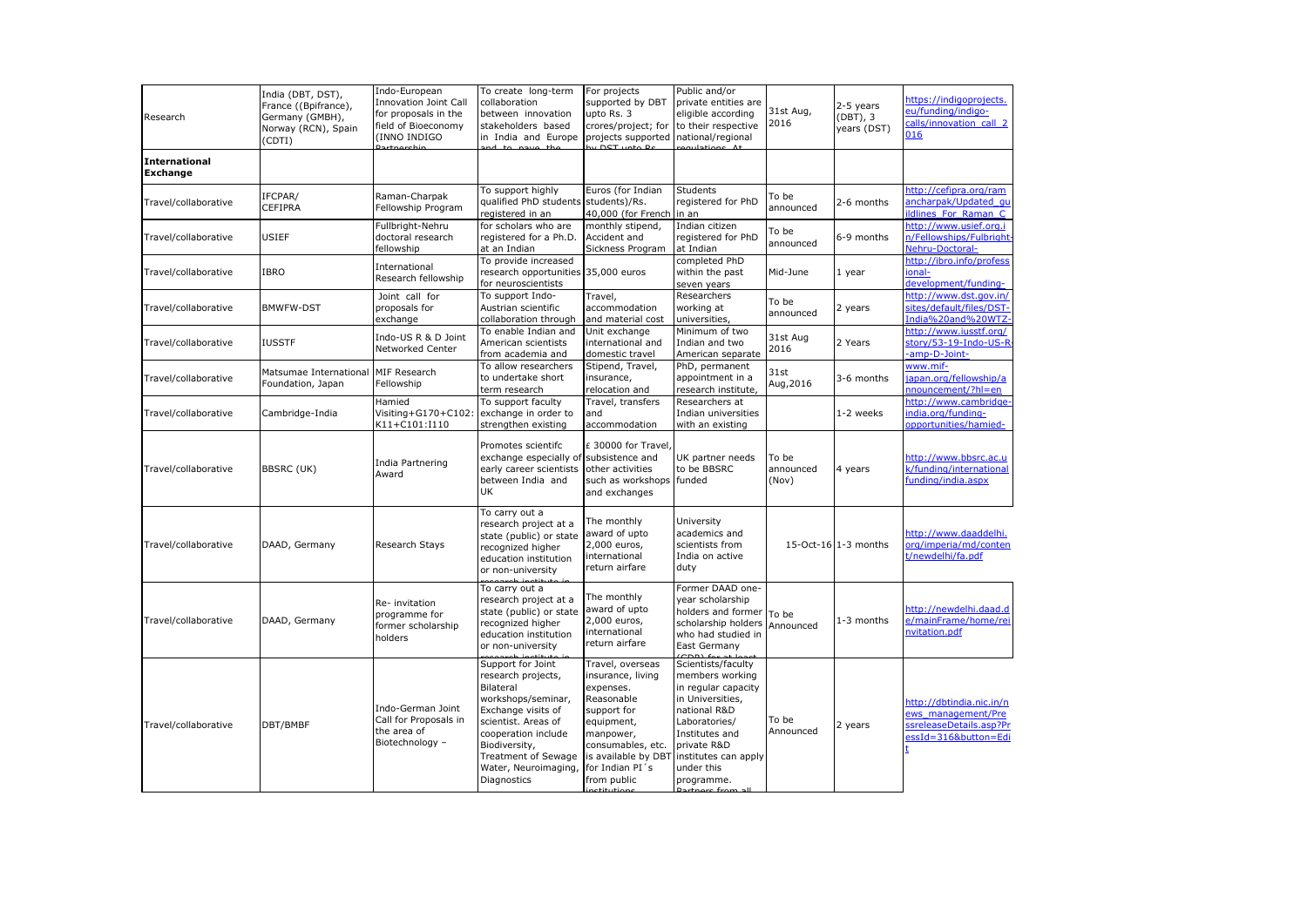| Travel/collaborative | DBT/ MCTI (Brazil)                                                                                           | Indo-Brazil-Joint call<br>for proposals in the<br>field of Biotechnology        | Priority areas,<br>Biomedicine and<br>health, biotech<br>products such as<br>vaccines, kits etc, and<br>Agriculture especially                                                    | Staff exchange<br>visits,<br>PhD/postdocs may<br>spend upto 12<br>months in Brazil<br>with stipend                                    | Needs Brazilian<br>collaborator,<br>regular position in<br>research institute                                                                     | To be<br>announced | 3 years                                                         | http://dbtindia.nic.in/d<br>ocs/IndoBrazil JCP201<br>$3-16.pdf$                                          |
|----------------------|--------------------------------------------------------------------------------------------------------------|---------------------------------------------------------------------------------|-----------------------------------------------------------------------------------------------------------------------------------------------------------------------------------|---------------------------------------------------------------------------------------------------------------------------------------|---------------------------------------------------------------------------------------------------------------------------------------------------|--------------------|-----------------------------------------------------------------|----------------------------------------------------------------------------------------------------------|
| Travel/collaborative | DBT/MHESR, Tunisia                                                                                           | Indo-Tunisian -Joint<br>call for proposals in<br>the field of<br>Biotechnology  | Medical, Animal and<br>Agricultural<br>biotechnology,<br>Bioactive molecules of<br>plant/animal origin,<br>Environment and<br>Forests                                             | Limited project<br>staff, Staff<br>exchange visits,<br>workshop costs                                                                 | One investigator<br>from India and<br>Tunisia with good<br>publication record<br>and a regular<br>position in an<br>academic institute            | To be<br>Announced | 3 years                                                         | http://dbtindia.nic.in/d<br>ocs/IndoTunisiaJCP201<br>316.pdf                                             |
| Travel/collaborative | DBT/State of<br>Queensland, Australia                                                                        | INDO-QUEENSLAND<br><b>EARLY CAREER</b><br><b>FELLOWSHIPS</b><br>2012            | Priority areas are<br>Agriculture or medical<br>biotechnology,<br>although other<br>potential areas for<br>collaboration with<br>Queensland may also                              | JSD 24000 per<br>month, Rs 120000<br>preparatory<br>allowance and<br>return airfare by<br>national carrier                            | 0-5 years post PhD<br>with a regular<br>position in India or<br>Queensland,<br>Australia                                                          | To Be<br>Announced | 3-9 months                                                      | http://dbtindia.nic.in/d<br>ocs/EarlyCareerfellows<br>hips2012(Indian)Guide<br>lines.doc                 |
| Travel/collaborative | DST/ASSR (Slovenia)                                                                                          | India-Slovenia Joint<br>call for proposals                                      | Priority areas funded<br>include but are not<br>limited to Health and<br>biotechnology,<br>including food<br>research, New<br>materials, including<br>polymers; Biosensors,       | International<br>return airfare,<br>acoomodation and<br>per-diem                                                                      | Programme is open<br>to scientists,<br>engineers,<br>institutions<br>engaged in<br>advanced research<br>in areas referred in<br>the call in India | To Be<br>Announced | 3 years                                                         | http://www.dst.gov.in/<br>whats new/whats new<br>14/India-<br>Slovenia%20Joint%20<br>Call%20-%202014.pdf |
| Travel/collaborative | DST/Unit for Scientific<br>and Technological<br>Cooperation of the<br>Italian Ministry of<br>Foreign Affairs | <b>Executive Programme</b><br>of Scientific and<br>Technological<br>Cooperation | Priority areas include<br>biotechnology and<br>medicine,<br>nanotechnology and<br>environment                                                                                     | collaborative trave<br>for $10$ days- $1$<br>month month/yr<br>and sustenance                                                         | PhD with regular<br>position in research<br>inst/univ.                                                                                            | To be<br>announced | 3 years                                                         | http://www.dst.gov.in/<br>whats new/whats new<br>11/cop-indio-<br>italian 2012-14.pdf                    |
| Travel/collaborative | DST/CNPq of MCTI<br>(Brazil)                                                                                 | Indo-Brazil Joint call<br>for proposals                                         | Priority areas include<br>Computer science,<br>Earth system, Health<br>and Biomedical                                                                                             | Costs involved in<br>scientific exchange<br>of personnel                                                                              | Scientists/faculty<br>members working<br>in regular capacity<br>in Government                                                                     | To be<br>announced | 3 years                                                         | http://www.dst.gov.in/<br>whats new/whats new<br>13/cop India-Brazil-<br>2013.pdf                        |
| Travel/collaborative | DST/CNPg (Brazil)/NRF<br>(South Africa)                                                                      | INDIA/BRAZIL/SOUT<br>H AFRICA<br>(IBSA)<br>Cooperation in<br>Science and        | Priority areas include<br>HIV and AIDS.<br>Malaria, Tuberculosis,<br>Biotechnology (in<br>defined areas)                                                                          | Exploratory visits,<br>research expenses<br>and organisation<br>of ioint<br>seminars/worksho                                          | Scientists in<br>regular<br>employment.<br>Involvement of<br>anly single PT from                                                                  | To be<br>announced | 3 years                                                         | http://www.dst.gov.in/<br>whats new/whats new<br>13/COP IBSA.pdf                                         |
| Travel/collaborative | DST/ DAAD (Germany)                                                                                          | <b>DST-DAAD Project</b><br>based personnel<br>exchange programme                |                                                                                                                                                                                   | collaborative travel<br>for upto 4 visits on<br>either side                                                                           | Needs German<br>collaborator                                                                                                                      | To be<br>announced | 2 years                                                         | org/imperia/md/conten<br>t/newdelhi/ind_dst-<br>daad ppp 2016-<br>17 announce.pdf                        |
| Travel/collaborative | DST/ FWF (austria)                                                                                           | DST-FWF Joint<br><b>Research Projects</b>                                       | open to all scientific<br>disciplines of natural<br>sciences, agricultural<br>and veterinary<br>sciences, engineering,<br>earth sciences,<br>mathematics,<br>theoretical computer | manpower (max<br>up to 2<br>JRF/SRF/RA etc);<br>chemicals/<br>consumables (max<br>up to Rs. 5.0 Lakh<br>per year) minor<br>equipment/ | Needs Austrian<br>collaborator                                                                                                                    | To be<br>Announced | 3 years (upto<br>2 visits of 30-<br>60 days/each<br>side/ year) | http://www.dst.gov.in/<br>whats new/whats new<br>12/COP %28DST FWF<br>%29_2012.pdf                       |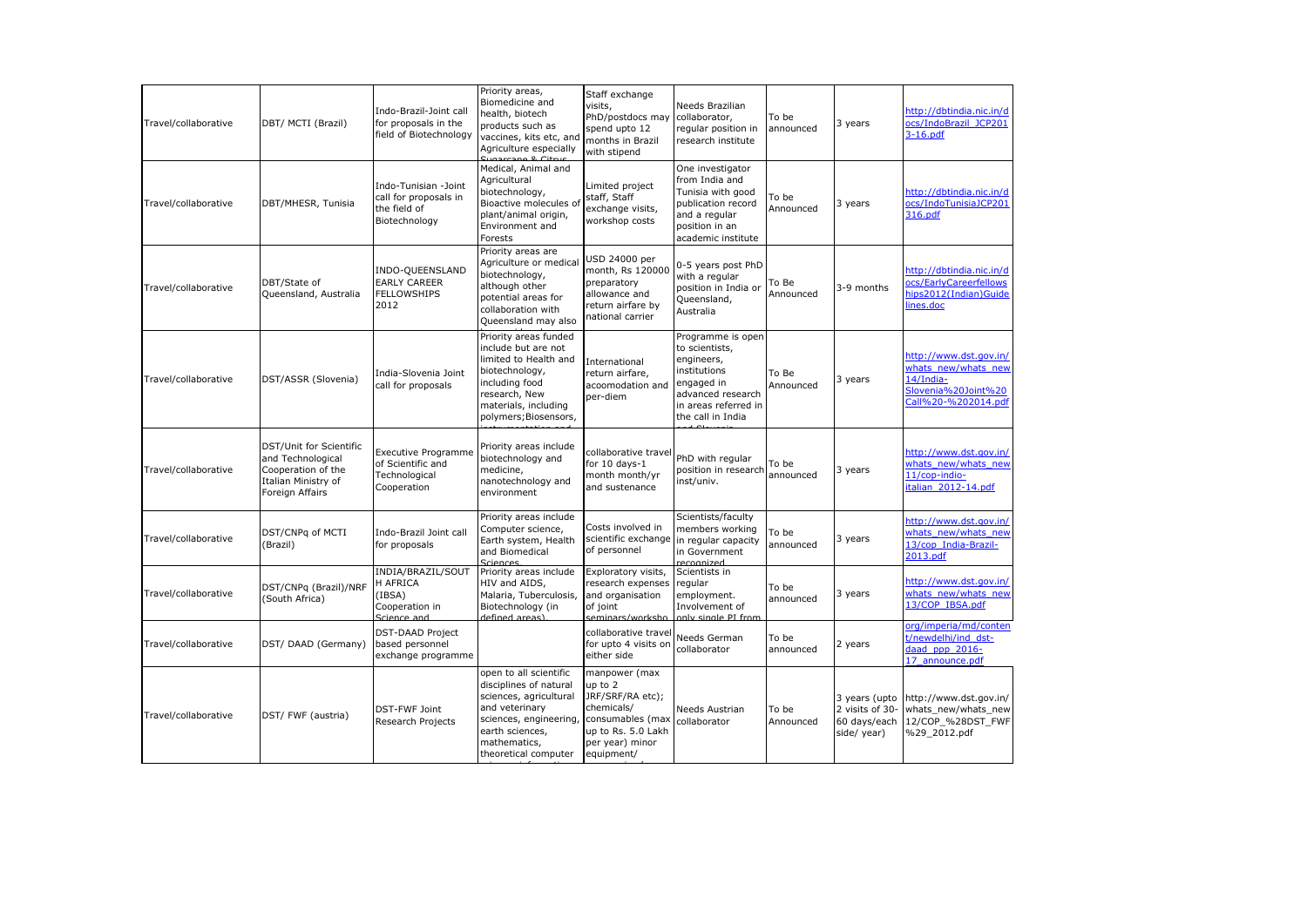| Travel/collaborative | DST/ Foundation for<br>Science and Technology<br>(FCT), Portugal               | Indo-Portugese<br>Programme of<br>cooperation in<br>Science and<br>Technology                      | Collaborative travel.<br>Priority areas include<br>biotechnology,<br>nanotechnology,<br>health and agriculture<br>sciences etc                                                          | Travel and living<br>expenses                                                                                                            | Needs Portugese<br>collaborator                                                      | To be<br>Announced | 3 years                                                   | http://www.dst.gov.in/<br>whats new/whats new<br>$12$ /cop-<br>indo portquese.pdf                        |
|----------------------|--------------------------------------------------------------------------------|----------------------------------------------------------------------------------------------------|-----------------------------------------------------------------------------------------------------------------------------------------------------------------------------------------|------------------------------------------------------------------------------------------------------------------------------------------|--------------------------------------------------------------------------------------|--------------------|-----------------------------------------------------------|----------------------------------------------------------------------------------------------------------|
| Travel/collaborative | DST/ Japanese Society<br>for the Promotion of<br>Science                       | India-Japan<br>Cooperative Science<br>Programme (IJCSP)                                            | collaborative travel                                                                                                                                                                    | Travel and living<br>expenses                                                                                                            | Needs Japanese<br>collaborator                                                       | 8th Sep<br>2016    | 2 years                                                   | http://dst.gov.in/whats_n<br>ew/whats new15/COP<br>JCSP2015.pdf                                          |
| Travel/collaborative | DST/ MINCYT,<br>Argentina                                                      | Indo-Argentine<br>Bilateral scientific<br>cooperation                                              | Needs Argentine<br>collaborator, field<br>funded include but not<br>restricted to<br>biotechnology<br>(including drug<br>discovery) Medical                                             | Travel and living<br>allowances for<br>short exchange<br>stays                                                                           | PhD, regular<br>appointment in a<br>research institute                               | To be<br>announced | short term<br>15days-3<br>months                          | http://www.dst.gov.in/<br>whats new/whats new<br>14/COP Indo-<br>Argentina-2014.pdf                      |
| Travel/collaborative | DST/ MNISW (Poland)                                                            | Indo-Poland Joint<br>Research Programme                                                            | Any scientific area                                                                                                                                                                     | Limited research<br>expenses, travel,<br>accomodation, per<br>diem                                                                       | scientists/research<br>ers in India and<br>Poland                                    | To be<br>announced | $2$ vears $+$<br>extension of 1<br>year based on<br>merit | http://www.dst.gov.in/<br>sites/default/files/Indo-<br>Poland-Joint%20-<br>Research-<br>Programme.pdf    |
| Travel/collaborative | DST/ NSC (Taiwan)                                                              | <b>INDIA-TAIWAN</b><br>PROGRAMME OF<br>COOPERATION IN<br><b>SCIENCE &amp;</b><br><b>TECHNOLOGY</b> | Priority areas include<br>Tropical food borne<br>infectious diseases,<br>Drug discovery and<br>pharmaceutical,                                                                          | Exchange visits,<br>limited research<br>costs including<br>manpower, minor<br>equipment,                                                 | Scientists and<br>engineers in<br>regular<br>employment in<br>India and Taiwan       | To be<br>Announced | 3 years                                                   | http://gita.org.in/Uplo<br>ad/CallProposal/India<br>%20Taiwan%20Call%<br>20for%20Proposal%20<br>2013.doc |
| Travel/collaborative | <b>DST/ National</b><br>Innovation Office (NIO), Strategic Research<br>Hungary | Indo-Hungarian<br>Fund (IHSRF)                                                                     | Collaborative travel<br>for joint research<br>projects                                                                                                                                  | Travel and living<br>expenses,<br>consumables,<br>labour costs                                                                           | Needs Hungarian<br>Collaborator                                                      | To be<br>Announced | 2 years                                                   | http://www.dst.gov.in/<br>whats new/whats new<br>$13/$ Ino-<br>Hun%20ST%20CfP NI<br>0 13%2009%2009%2     |
| Travel/collaborative | DST/ Ministry of<br>Education, Youth and<br>Sports, Czech republic             | Indo-Czech<br>Programme of<br>cooperation in<br>Science and<br>Technology                          | Collaborative travel<br>for joint research<br>projects for priority<br>areas such as natural<br>sciences including<br>biotechnology, health<br>and medical sciences,<br>climate change, | Sending side pays<br>for travel, visa<br>fees,<br>accomodation,<br>medical insurance,<br>living expenses                                 | Needs Czech<br>collbaorator                                                          | To be<br>Announced | 3 years                                                   | http://www.dst.gov.in/<br>whats new/whats new<br>12/cop indo-czech.pdf                                   |
| Travel/collaborative | DST/MHESR (Tunisia)                                                            | Indo-Tunisian call for<br>joint proposals                                                          | Collaborative travel<br>for joint research<br>projects for priority<br>areas such as<br>biotechnology,<br>material sciences,<br>medical sciences etc                                    | sending party<br>covers the costs of<br>international travel<br>and the receiving<br>party meets the<br>boarding and<br>lodging expenses | Needs Tunisian<br>collaborator                                                       | To Be<br>Announced | 2 years                                                   | http://www.dst.gov.in/<br>whats new/whats new<br>12/Tunisia COP 2012.<br>pdf                             |
| Travel/collaborative | DST/ Research Council<br>of Norway                                             | Indian Norwegian<br>joint research<br>projects                                                     | Collaborative travel<br>for joint research<br>projects in<br>environmental related<br>topics                                                                                            | 0.5 -1.3 mill USD<br>from Norwegian<br>side with matching<br>funding from DST<br>primarily for<br>exchange visits,<br>also incremental   | Regular<br>employment at a<br>research institute.<br>Needs Norwegian<br>Collaborator | To Be<br>Announced | 3 years                                                   | http://www.dst.gov.in/<br>whats new/whats new<br>12/cop dst-rcn.pdf                                      |
| Travel/collaborative | DST/ Spanish Ministry<br>of Science and<br>innovation (MICINN)                 | Indo-Spain Joint<br>Programme of<br>cooperation in<br>Science and<br>Technology                    | Collaborative travel<br>for nanotechnology,<br>health and medical<br>research                                                                                                           | Travel and living<br>expenses,<br>consumables,<br>small equipment                                                                        | Regular<br>employment at a<br>research institute.<br>Needs Spanish<br>Collaborator   | To be<br>Announced | 3 years                                                   | http://www.dbtindia.ni<br>c.in/wp-<br>content/uploads/CFP20<br>15 18052015.pdf                           |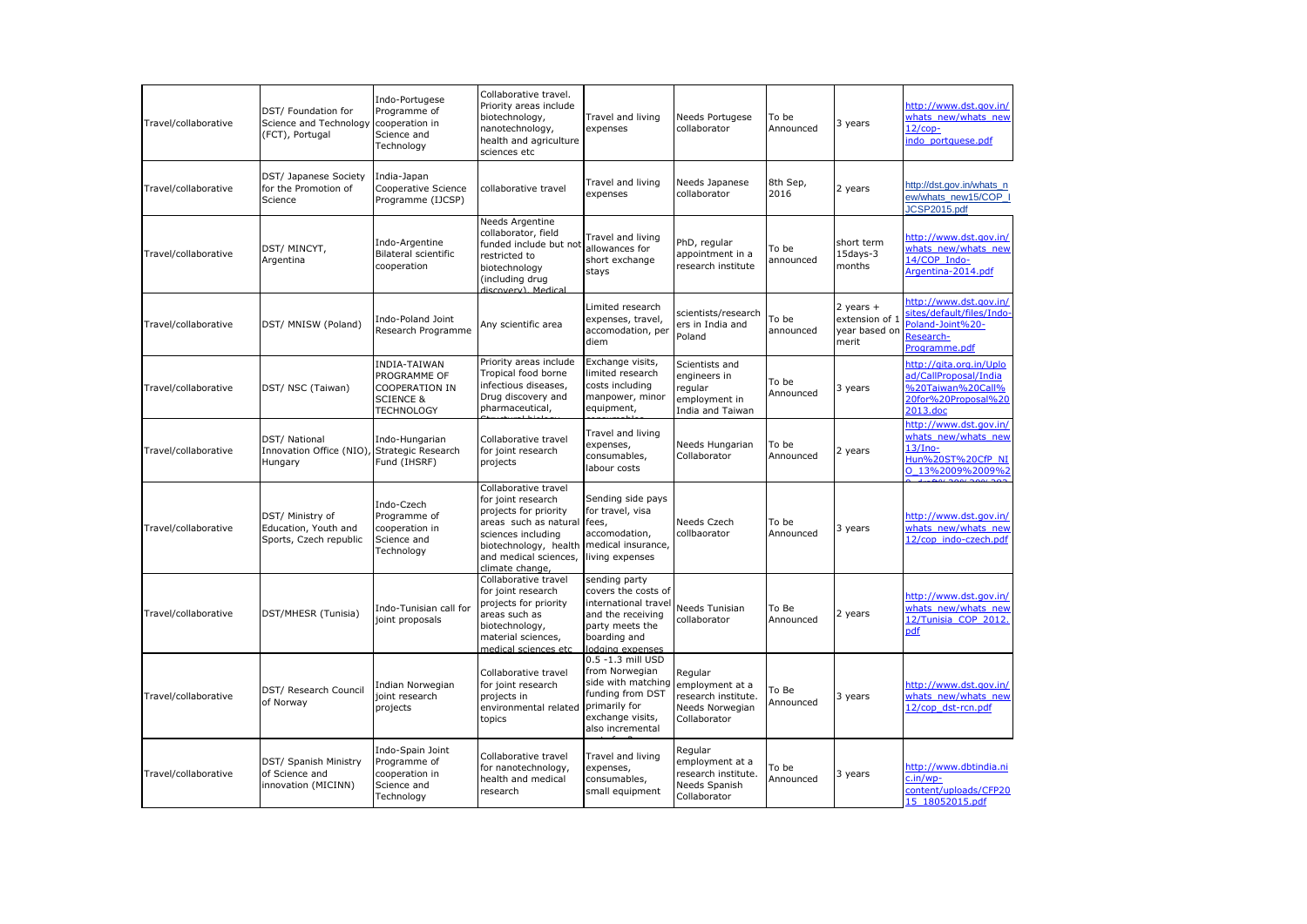| Travel/collaborative    | DST/ Swiss Program<br>Office                                                               | Indo-Swiss Joint<br>Research Programme<br>Personnel Exchange<br>Programme                     | Collaborative travel                                                                                                                                                                                         | travel and living<br>expenses                                                                                                                                                                                    | <b>Needs Swiss</b><br>collaborator,<br>should include at<br>least 1 PhD or<br>postdoctoral                         | To be<br>Announced   | 2 years $(4)$<br>visits of 30-90<br>days)                      | http://www.dst.gov.in/<br>whats new/whats new<br>11/COP ISJRP PEP 20<br>12.pdf                            |
|-------------------------|--------------------------------------------------------------------------------------------|-----------------------------------------------------------------------------------------------|--------------------------------------------------------------------------------------------------------------------------------------------------------------------------------------------------------------|------------------------------------------------------------------------------------------------------------------------------------------------------------------------------------------------------------------|--------------------------------------------------------------------------------------------------------------------|----------------------|----------------------------------------------------------------|-----------------------------------------------------------------------------------------------------------|
| Travel/collaborative    | DST-State Agency on<br>Science, Innovations<br>and<br>Information of Ukraine               | Indo-Ukraine Bilateral<br>scientific cooperation                                              | Needs Ukaranian<br>collaborator. Research<br>Areas funded-<br>biotechnology,<br>physics, nanosci and<br>nanotechnology                                                                                       | mobility costs,<br>sending side-<br>international<br>airfare, host-local<br>travel,<br>accomodation and                                                                                                          | PhD, permanent<br>appointment in a<br>research institute                                                           | To be<br>Announced   | 3 years                                                        | http://www.stic-<br>dst.org/CallUkraineIndi<br>a.pdf                                                      |
| Travel/collaborative    | <b>DST- National Science</b><br>Council of Taiwan                                          | India- Taiwan<br>Programme of Co-<br>operation in S&T,<br>Joint Research Project<br>proposals | Priority areas include<br>structural biology,<br>functional genomics,<br>biomedical devices etclaccomodation and                                                                                             | mobility costs,<br>sending side-<br>international<br>airfare, host-local<br>travel,<br>living expenses.<br>Incremental                                                                                           | Scientists and<br>Engineers in India<br>and Taiwan                                                                 | To be<br>Announced   | 3 years (upto<br>2 visits of 30-<br>60 days/each<br>side/year) | http://gita.org.in/fundi<br>ng country 4.html                                                             |
| Travel/collaborative    | DST/UKIERI                                                                                 | DST-UKIERI Thematic<br>Partnerships                                                           | Needs UK<br>collaborator, for<br>themes of Sustainable<br>energy supply, Food<br>production and<br>security, Water supply<br>and security, Health<br>and Disease,                                            | £60,000-75,000<br>covers travel, visa<br>fees, local<br>accomodation, limit<br>ed research<br>consumables                                                                                                        | PhD, regular<br>appointment in<br>research institute<br>in india or UK                                             | 5th October,<br>2016 | 2 years $(4)$<br>visits of 15-89<br>days/each<br>side/year)    | http://www.dst.gov.in/<br>whats new/whats new<br>13/DSTUKIERIGuidelin<br>es2013.pdf                       |
| Travel/collaborative    | DST/ Ministry of<br>Science and<br>Technology, Vietnam                                     | INDO-VIETNAMESE<br>PROGRAMME OF<br>COOPERATION<br>IN SCIENCE &<br><b>TECHNOLOGY</b>           | Needs Vietnamese<br>collaborator, themes<br>supported include-<br>Biotechnology applied<br>in health care,<br>pharmaceuticals and<br>agriculture,<br>Nanotechnology,<br>Oceanography and<br>Marine Sciences, | upto Rs. 30 lakhs<br>for exchange visits<br>(airfare, visa fees,<br>medical insurance,<br>local travel and<br>sustenance costs),<br>limited manpower;<br>minor equipments<br>(max of Rs. 5.0<br>lac); chemicals/ | PhD, permanent<br>appointment in a<br>research institute,<br>junior researhcers<br>can be included in<br>the grant | To be<br>Announced   | 2 years (2<br>visits per year<br>of 10-30 day<br>duration)     | http://www.dst.gov.in/<br>whats new/whats new<br>13/cop indo-<br>vietnam.pdf                              |
| Research training       | <b>International Brain</b><br>research Organization<br>(IBRO)                              | Fellowship                                                                                    | scientific exchange in<br>IBRO-APRC Exchange the Asia-Pacific region<br>for training in the<br>field of neuroscience                                                                                         | US \$8500                                                                                                                                                                                                        | senior PhD,<br>postdoc or junior<br>faculty (less than<br>45 yrs of age)                                           | June                 | 4-6 months                                                     | http://ibro.info/profess<br>ional-<br>development/funding-<br>programmes/regional-<br>qrants/asiapacific- |
| Fellowship-Group Leader | Matsumae International<br>Foundation (Japan)                                               | MIF Research<br>Fellowship                                                                    | Needs to work in<br>Japanese institute                                                                                                                                                                       | Stipend, Travel,<br>insurance,<br>relocation and<br>living expenses                                                                                                                                              | PhD, permanent<br>appointment in a<br>research institute                                                           |                      | 31-Aug-16 3-6 months                                           | http://www.mars.dti.n<br>$e$ , ip/ $\sim$ mif/                                                            |
| Travel/collaborative    | National Council for<br>Science & Technology<br>(CONACYT) of United<br>Mexican States/ DST | Indo-Mexican<br>Scientific-<br>Technological<br>Cooperation<br>Programme                      | exchange visits<br>between scientists in<br>India and Mexico                                                                                                                                                 | travel, insurance,<br>accomodation<br>living expenses                                                                                                                                                            | Needs collaborator<br>in Mexico                                                                                    | To be<br>Announced   | 2-3 years                                                      | http://www.stic-<br>dst.org/IndoMexicanJoi<br>ntCall%202011.pdf                                           |
| Research                | Royal Society, UK                                                                          | International<br>Exchange scheme                                                              | Needs UK collaborator                                                                                                                                                                                        | £3000-£12,000<br>with max. £1000-<br>£2000 research<br>expenses<br>depending on                                                                                                                                  | Postdoc or holding<br>independent<br>position in research<br>institute/university                                  | To be<br>announced   | variable from<br>3months, 1<br>year or 2<br>years              | http://royalsociety.org<br>/grants/schemes/inter<br>national-exchanges/                                   |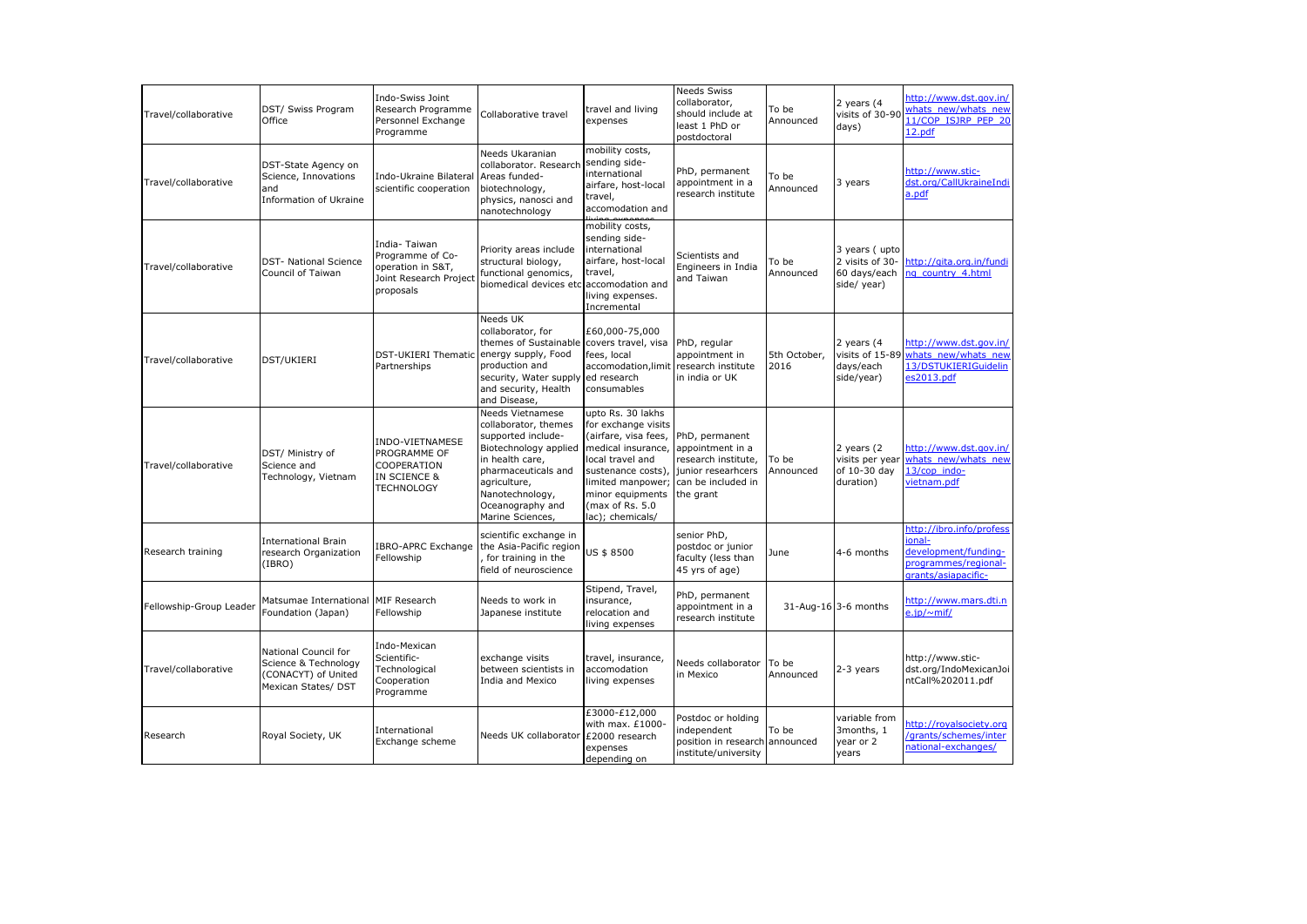| Travel/collaborative                          | UGC/UKIERI                         | UGC-UKIERI Thematic<br>Partnerships                                                                    | Needs UK<br>collaborator, all<br>subjects including<br>Humanities, Social<br>Sciences, Science and<br>Technology projects                                                                                                                                 | £60,000 covers travel,<br>visa fees, local<br>accomodation, limited<br>research<br>consumables                                         | PhD, regular<br>appointment in<br>research institute<br>in india or UK   | To be<br>confirmed                                                | 2 years (4<br>visits of 15-89<br>days/each<br>side/year) | http://www.ukieri.org/i<br>mages/xls/UGCUKIERI<br>GUIDELINES2013.doc                                       |
|-----------------------------------------------|------------------------------------|--------------------------------------------------------------------------------------------------------|-----------------------------------------------------------------------------------------------------------------------------------------------------------------------------------------------------------------------------------------------------------|----------------------------------------------------------------------------------------------------------------------------------------|--------------------------------------------------------------------------|-------------------------------------------------------------------|----------------------------------------------------------|------------------------------------------------------------------------------------------------------------|
| Fellowship- Group<br>Leader                   | Utrecht University,<br>Netherlands | Utrecht University<br>Visiting Teaching<br>fellowship                                                  | For exchange visits<br>between NCBS and<br>Utrecht University                                                                                                                                                                                             | Maximum support<br>of € 5000                                                                                                           | Professors in one<br>of Utrecht<br>University<br>research focus<br>areas | To be<br>confirmed                                                | 2 weeks-1<br>semester                                    | http://www.uu.nl/Site<br>CollectionDocuments/V<br>isiting Fellowship 201<br>2014_Application_form<br>.docx |
| <b>Organising Meetings/Symposia/Workshops</b> |                                    |                                                                                                        |                                                                                                                                                                                                                                                           |                                                                                                                                        |                                                                          |                                                                   |                                                          |                                                                                                            |
| Collaborative workshops                       | DBT/DIISTR (Australia)             | Indo-Australian Fund<br>for S&T Cooperation<br>in Biotechnology-<br>Collaborative<br>Workshops         | Themes supported in<br>this round include-<br><b>Biomedical Devices</b><br>and Implants, Stem<br>Cells, Transgenic<br>Crops and Marker-<br>assisted Breeding,<br>Nutraceuticals and<br>Functional Foods,<br>Bioremediation,<br>Bioenergy and<br>Biofuels, | Rs. 15,00,000-<br>20,00,000                                                                                                            | Need Australian<br>collaborator                                          | To be<br>Announced                                                | 3 years                                                  | http://dbtindia.nic.in/d<br>ocs/Indo-<br>Australia7thRoundGuid<br>elinesfinal.doc                          |
| Meetings                                      | <b>DBT</b>                         | <b>Financial Assistance</b><br>for organising<br>Conference/Seminar/<br>Symposium/Worksho<br>ps        |                                                                                                                                                                                                                                                           |                                                                                                                                        |                                                                          |                                                                   |                                                          | http://dbtctep.gov.in/                                                                                     |
| Meetings/Workshops                            | DBT                                | Neuroinformatics and<br>Computational<br>Neuroscience<br>Education (INCNE)                             | To organise Indian<br>workshops and short<br>courses in the area of<br>Neuroinformatics and<br>Computational<br>Neuroscience.                                                                                                                             | Travel,<br>accomodation,<br>meals and Halls<br>and equipment<br>rentals                                                                |                                                                          | Rolling<br>programme,<br>applications<br>reviewed<br>twice a year |                                                          | http://innni.ncbs.res.in<br>/node/add/workshop-<br>support                                                 |
| Meetings                                      | <b>DST</b>                         | <b>Financial Assistance</b><br>for organising<br>Conference/Seminar/<br>Symposium/Worksho<br><b>ps</b> |                                                                                                                                                                                                                                                           | Partial assistance<br>for organising<br>meetings at<br>national or<br>international level                                              |                                                                          |                                                                   |                                                          | http://serb.gov.in/apb<br>s.php                                                                            |
| Collaborative workshops                       | DST/ DIISR (australia)             | AUSTRALIA-INDIA<br><b>STRATEGIC</b><br>RESEARCH FUND<br>(AISRF)-Collaborative<br>Workshops             | Needs australian<br>collab. Themes<br>supported include-<br>Agricultural Research,<br>Astronomy and<br>Astrophysics,<br><b>Environment Sciences</b><br>(including climate<br>change research),<br>Material science                                        | Travel,<br>accomodation,<br>JRF/RA,<br>consumables,<br>minor equipment,<br>work-shop specific<br>funding for<br>bilateral<br>workshops | Independent<br>position in research<br>institute/Univ                    | To be<br>Announced                                                | 3 years                                                  | http://www.dst.gov.in/<br>whats new/whats new<br>13/cop indo-<br>australia.pdf                             |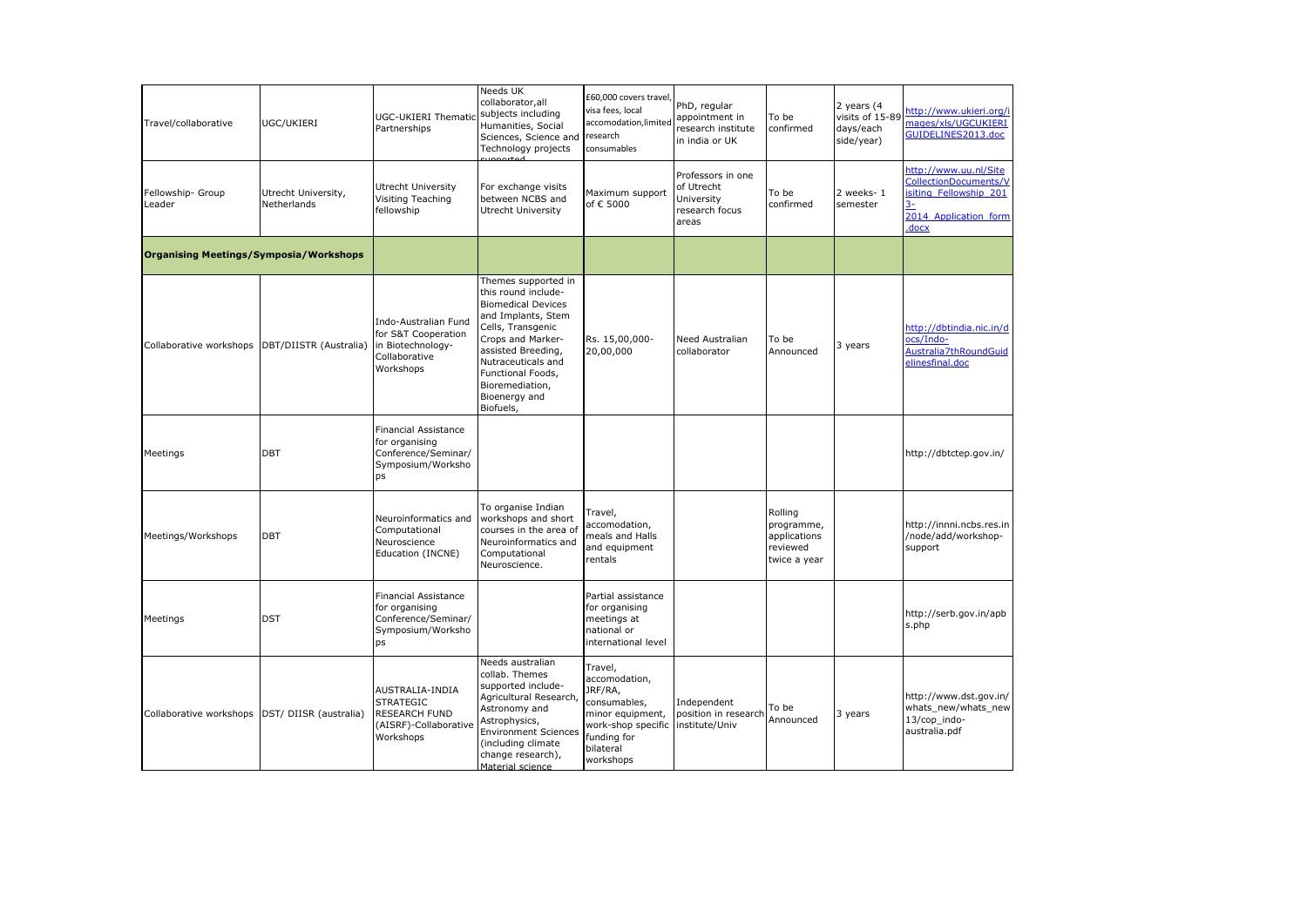| Seminars/workshops                               | <b>CEFIPRA</b>                                          | <b>CEFIPRA</b><br>Seminars/Workshops/<br><b>Training Schools</b>                                    | To fund<br>seminars/workshops<br>in topics of current<br>relevance and interest<br>to both India and<br>France in the areas of<br>Science &Technology. | Funds for domestic<br>and international<br>travel and<br>logistics,<br>arrangements<br>relevant to the<br>event. Upto ~Rs.<br>20 lakhs. | Seminar proposal<br>must be jointly<br>submitted by a<br>French and an<br>Indian coordinator,<br>Should be held be<br>either in India or in<br>France, Can have<br>maximum 25-30<br>participants from | Rolling<br>Scheme                                                      | http://www.cefipra.org<br>/section.aspx?catid=88<br>$18$ langid= $1$                   |
|--------------------------------------------------|---------------------------------------------------------|-----------------------------------------------------------------------------------------------------|--------------------------------------------------------------------------------------------------------------------------------------------------------|-----------------------------------------------------------------------------------------------------------------------------------------|-------------------------------------------------------------------------------------------------------------------------------------------------------------------------------------------------------|------------------------------------------------------------------------|----------------------------------------------------------------------------------------|
| Meetings                                         | <b>CSIR</b>                                             | <b>Financial Assistance</b><br>for organising<br>Conference/Seminar/<br>Symposium/Worksho<br>ps     |                                                                                                                                                        | For organising<br>meetings at<br>national level                                                                                         |                                                                                                                                                                                                       | 3 months<br>before the<br>event                                        | http://csirhrdg.res.in/s<br>y.htm                                                      |
| Meetings                                         | Company of Biologists                                   | <b>Scientific Meetings</b><br>grants                                                                | Meetings need to be<br>in areas covered by<br>the 4 journals of the<br>Company of Biologists                                                           | maximum upto £<br>6000 for support<br>of young<br>scientists, funding<br>for plenary or<br>keynote speakers<br>attending<br>meetings    | Organiser must<br>have a PhD and<br>must be in the<br>organising group<br>for the meeting.<br>No nationality or<br>geographic<br>restrictions but<br>preference given to<br>events where              | 14 sep, 2016                                                           | http://www.biologists.c<br>om/grants/                                                  |
| Meetings                                         | Company of Biologists                                   | Small Meetings grants areas covered by the                                                          | For organising small<br>local meetings in the<br>4 journals of the<br>Company of Biologists                                                            | Max funding of<br>upto £400                                                                                                             | Organiser must<br>have a PhD and<br>must be in the<br>organising group<br>for the meeting.                                                                                                            | To be<br>Announced                                                     | http://www.biologists.c<br>om/grants/                                                  |
| Meetings/symposia/work the Promotion of<br>shops | Indo-French Centre for<br>Advance Research<br>(CEFIPRA) | Grant for organizing<br>Seminars and<br>Workshops                                                   | seminars/workshops<br>in topics of current<br>relevance and interest<br>to both India and<br>France                                                    |                                                                                                                                         | Needs French<br>collaborator                                                                                                                                                                          | 1-Apr and 1-<br>Oct every<br>year                                      | http://www.cefipra.org<br>/section.aspx?catid=83<br>$18$ langid= $1$                   |
| Multiple                                         | DBT/ ISTPCanada                                         | Canada - India S& T<br>Cooperation, Proposal<br>for Partnership<br>Development<br>activities (PDAs) | For organising<br>bilateral meetings and CDN\$25000<br>other joint initiatives                                                                         |                                                                                                                                         | Needs Canadian<br>Collaborator                                                                                                                                                                        | Rolling<br>Programme.<br>Results<br>announced<br>within 12-18<br>weeks | http://www.istpcanada<br>.ca/ProductsServices/I<br>ndiaProgram/IndiaPDA<br>/index.html |
| Meetings                                         | DST/Royal Society, UK                                   | India-UK Scientific<br>Seminars                                                                     | For organising small<br>bilateral meetings in<br>India or UK (3 days,<br>for upto 20<br>participants)                                                  | £ 12000, sending<br>side funds<br>international travel<br>and hosting side<br>funds local travel,<br>accomodation, and                  | PhD with regular<br>appointment at a<br>research institute<br>in India or UK                                                                                                                          | To be<br>announced                                                     | http://www.dst.gov.in/<br>whats new/whats new<br>14/COP Scientific-<br>Seminar.pdf     |
|                                                  |                                                         |                                                                                                     |                                                                                                                                                        |                                                                                                                                         |                                                                                                                                                                                                       |                                                                        |                                                                                        |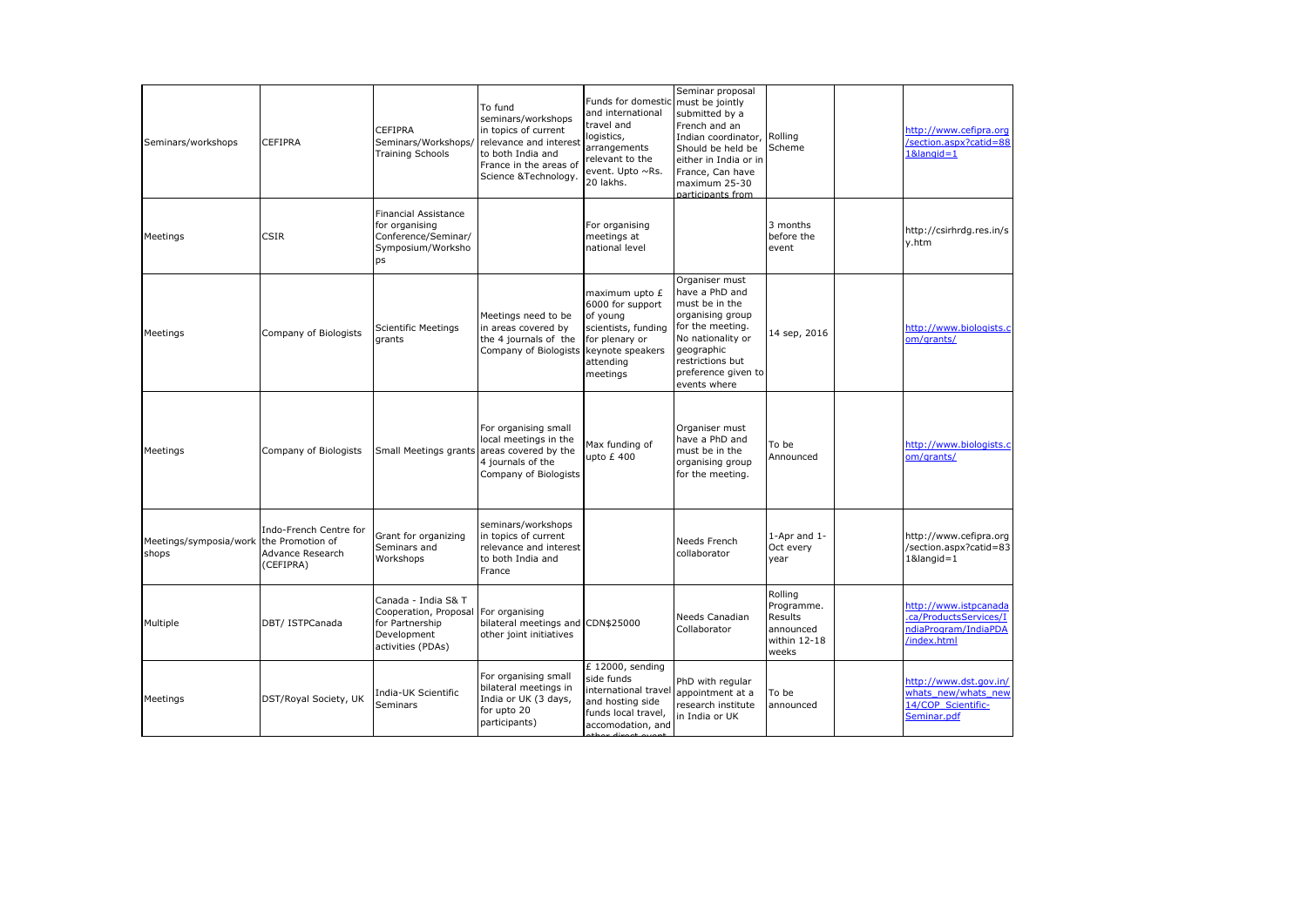| Meetings/Workshops                                  | <b>EMBO</b>                                                   | <b>EMBO Courses and</b><br>Workshops program                            | Funds conferences,<br>workshops, practical<br>courses and symposia<br>that promote<br>collaborations and<br>exchange in the latest registration<br>life science<br>advances.Funding                                                            | €30,000 funding<br>per event, access<br>to website &<br>poster design<br>services and<br>system provided<br>by EMBO                                            | Scientists in<br>regular<br>employment                                                                      | 1 March and<br>1 August                                              |             | http://newsletters.emb<br>o.org/news/events call<br>to organizers/june20<br>13/index.html?goback<br>$= . qde 4172799$ mem<br>ber 251868238 |
|-----------------------------------------------------|---------------------------------------------------------------|-------------------------------------------------------------------------|------------------------------------------------------------------------------------------------------------------------------------------------------------------------------------------------------------------------------------------------|----------------------------------------------------------------------------------------------------------------------------------------------------------------|-------------------------------------------------------------------------------------------------------------|----------------------------------------------------------------------|-------------|--------------------------------------------------------------------------------------------------------------------------------------------|
| Meetings/symposia/work Indo-US Science and<br>shops | Technology Forum                                              | Indo-US Bilateral<br>Workshops/<br>Symposia/<br>Conferences             |                                                                                                                                                                                                                                                | Travel,<br>accomodation,<br>events costs<br>(typically not more<br>than 50<br>partcipants), other                                                              | Qualified scientist<br>from all science<br>disciplines working<br>at Indian and<br>American<br>institutions | 31st august,<br>2016                                                 |             | http://www.iusstf.org/<br>story/53-17-Bilateral-<br>Workshop--Symposium-<br>Conference.html                                                |
| Meetings/symposia/work Lady Tata Memorial<br>shops  | Trust                                                         | Meetings/Symposia/W<br>orkshops in the area<br>of medical research      |                                                                                                                                                                                                                                                |                                                                                                                                                                |                                                                                                             | 2 months<br>prior to the<br>event                                    |             | http://www.ladytatatru<br>st.org/StaticPageIndia/<br>Awards/12                                                                             |
| Meetings                                            | <b>TWAS</b>                                                   | International<br>Scientific meetings                                    | To support the<br>organizers of<br>meetings in the<br>following fields of<br>natural sciences:<br>agricultural,                                                                                                                                | up to USD 5,000                                                                                                                                                | Organiser must be<br>developing country                                                                     | To be<br>announced<br>$(\text{July})$                                |             | http://twas.org/opport<br>unity/twas-grants-<br>scientific-meetings-<br>held-developing-<br>countries                                      |
| Seminar                                             | DST/Royal Society, UK                                         | India-UK Scientifc<br>Seminar Scheme                                    | to fund the<br>organisation of a<br>small 3 day scientific<br>meeting to bring<br>together groups of<br>early to mid-career<br>scientists from India<br>and the UK for the<br>purpose of scientific<br>discussion, to<br>promote collaboration | International<br>Airfare for upto 5<br>scienitsts, local<br>travel and<br>accomodation<br>costs for all<br>external attendees<br>and organisational<br>support | Organiser must<br>have a PhD, and<br>be in regular<br>employment in<br>India or UK                          | To be<br>announced                                                   |             | http://www.dst.gov.in/<br>whats new/whats new<br>14/COP Scientific-<br>Seminar.pdf                                                         |
| <b>Travel</b>                                       |                                                               |                                                                         |                                                                                                                                                                                                                                                |                                                                                                                                                                |                                                                                                             |                                                                      |             |                                                                                                                                            |
| Travel                                              | DBT                                                           | Travel Support for<br>attending<br>International<br>Conference/ Seminar | Conferences/meetings<br>in any overseas<br>institution                                                                                                                                                                                         | travel                                                                                                                                                         | PhD, Age less than<br>50 years                                                                              | At least 8<br>weeks prior<br>to travel date                          |             | http://dbtctep.gov.in/                                                                                                                     |
| Travel                                              | <b>DBT</b>                                                    | <b>CREST Award</b>                                                      | Any overseas<br>institution                                                                                                                                                                                                                    | Stipend, travel and<br>subsistence                                                                                                                             | Applicant must<br>have a permanent<br>job. Funding for<br>stem cell and                                     | To be<br>Announced,                                                  | 1-12 months | http://dbtindia.nic.in/u<br>niquepage.asp?id pk=<br>646                                                                                    |
| Travel                                              | <b>DST</b>                                                    | <b>International Travel</b><br>support Scheme                           | Conferences/meetings<br>in any overseas<br>institution                                                                                                                                                                                         | travel (airfare,<br>airport tax, visa)<br>and registration<br>fees                                                                                             | open to all<br>researchers. Senior<br>researchers (> 35<br>years) cannot<br>apply to Int                    | Rolling<br>programme.<br>App. to reach<br>two months<br>prior to the |             | http://serb.gov.in/its.p<br>hp                                                                                                             |
| Travel                                              | <b>International Brain</b><br>research Organization<br>(IBRO) | <b>International Travel</b><br>Grants                                   | For participation in<br>international<br>Neuroscience<br>meetings                                                                                                                                                                              | upto 1500 Euros                                                                                                                                                | Applicant to be<br>based in a less wel<br>funded countries<br>(US/Canada<br>Region excluded)                | 1-Mar for<br>meetings in<br>Jul-Dec and<br>1-Sep for<br>meeting in   |             | http://ibro.info/profess<br>ional-<br>development/funding-<br>programmes/travel-<br>grants/                                                |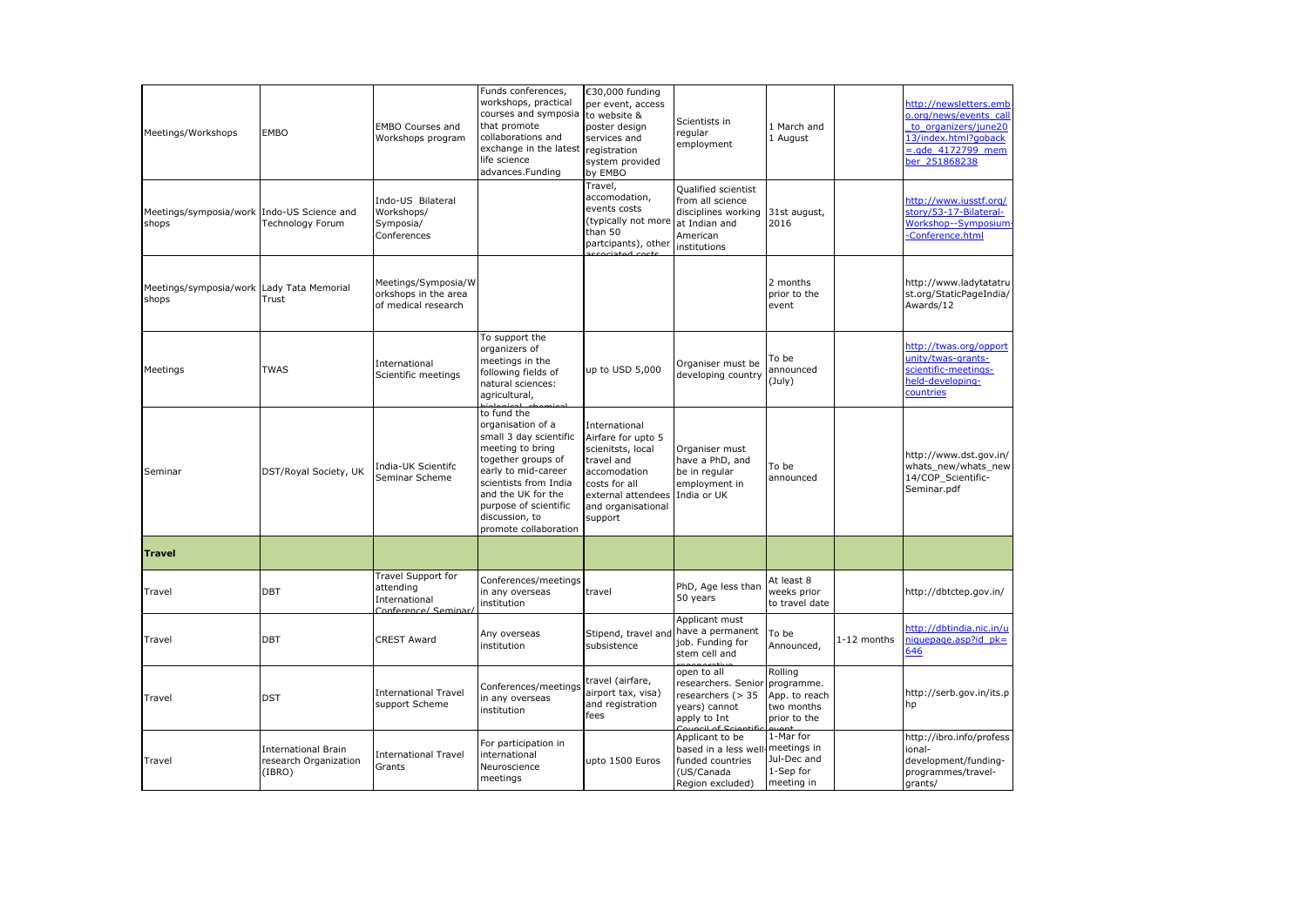| Travel                                      | INSA-CSIR-DAE/BRNS-<br>DOS/ISRO                       | <b>CICS Travel</b><br>Fellowship<br>Programme                                            | Conferences/meetings<br>in any overseas<br>institution                                                                                                                                                                                                   | Partial assistance<br>for<br>travel/registration/<br>per diem                                              | PhD, Indian<br>nationality                                                                                                                                                                            | committee<br>meets six<br>times/year<br>with specific<br>deadline for |                         | http://www.cics.tn.nic.i<br>n/Travel Fellowship A<br>pplication_Form.pdf                                                          |
|---------------------------------------------|-------------------------------------------------------|------------------------------------------------------------------------------------------|----------------------------------------------------------------------------------------------------------------------------------------------------------------------------------------------------------------------------------------------------------|------------------------------------------------------------------------------------------------------------|-------------------------------------------------------------------------------------------------------------------------------------------------------------------------------------------------------|-----------------------------------------------------------------------|-------------------------|-----------------------------------------------------------------------------------------------------------------------------------|
| Travel                                      | Ratan Tata Trust and<br>Navajbai Ratan Tata<br>Trust  | Education grant-<br>Travel grants                                                        | For attending<br>meetings/seminars/<br>workshops                                                                                                                                                                                                         |                                                                                                            | PhD with regular<br>position in researcl<br>institute, Indian<br>nationality                                                                                                                          | at least 3-4<br>months prior<br>to departure                          |                         | http://www.srtt.org/in<br>dividual_grants/educati<br>on grants.htm#travel                                                         |
| <b>Others</b>                               |                                                       |                                                                                          |                                                                                                                                                                                                                                                          |                                                                                                            |                                                                                                                                                                                                       |                                                                       |                         |                                                                                                                                   |
| Women in Science<br>(Career Re-orientation) | DBT                                                   | BioCAre. Career Re-<br>orientation Fellowship<br>(CRF)                                   | For training in skills<br>regd for career<br>change. LoI regd.                                                                                                                                                                                           | Rs.5000 incentive<br>for employed<br>women. overall<br>training course fee<br>and /or<br>consumables/conti | PhD (age limit 55<br>years). Women<br>currently<br>unemployed,<br>temporarily<br>employed or                                                                                                          | To be<br>announced                                                    | 12 months               | http://dbtindia.nic.in/d<br>ocs/Bio%20CARe%20a<br>dvertisement.doc                                                                |
| Other                                       | <b>DST</b>                                            | Utilisation Of The<br>Scientific Expertise Of<br><b>Retired Scientists</b><br>$(1)$ CEDC | For preparation of<br>books / monographs /<br>state-of the art                                                                                                                                                                                           | honorarium to be<br>fixed per rules                                                                        | Age upto 67 years                                                                                                                                                                                     |                                                                       | 2 years                 | http://serb.gov.in/user<br>s.php                                                                                                  |
| Research training                           | <b>NIH</b>                                            | NCD-LIFESPAN                                                                             | Chronic diseases                                                                                                                                                                                                                                         | up to \$250,000<br>per year                                                                                | Needs US<br>collaborator                                                                                                                                                                              | To be<br>Announced                                                    | 5 years                 | http://grants.nih.gov/g<br>rants/guide/pa-<br>files/PAR-10-257.html                                                               |
| Public Engagement                           | Wellcome Trust                                        | International<br><b>Engagement Awards</b>                                                |                                                                                                                                                                                                                                                          | £30,000                                                                                                    |                                                                                                                                                                                                       |                                                                       | 19-Aug-16 up to 3 years | http://www.wellcome.<br>ac.uk/Funding/Public-<br>engagement/Funding-<br>schemes/International-<br>Engagement-<br>Awards/index.htm |
| Other                                       | <b>DBT</b>                                            | Seminar Series in<br>Neuroinformatics                                                    | To encourage<br>international<br>researchers in the<br>field of<br>Neuroinformatics and<br>Computational<br>Neuroscience<br>Education visiting any                                                                                                       | local (within India)<br>travel and local<br>hospitality                                                    |                                                                                                                                                                                                       |                                                                       |                         | http://dbtindia.nic.in/d<br>ocs/INCNEAdvFinal.doc                                                                                 |
|                                             | <b>Entrepreunership/Technology Development grants</b> |                                                                                          |                                                                                                                                                                                                                                                          |                                                                                                            |                                                                                                                                                                                                       |                                                                       |                         |                                                                                                                                   |
| Technology Deve+A164:I Wellcome Trust (UK)  |                                                       | Affordable Healthcare i                                                                  | Projects covering any<br>aspect of technology<br>development for<br>healthcare will be<br>considered, including<br>diagnostics, medical<br>devices and<br>regenerative<br>medicine. A significant travel etc<br>proportion of the<br>programme should be | All directly<br>incurred costs<br>towards<br>equipment,<br>salaries,<br>consumables,                       | The PI should be<br>based in India with<br>regular<br>employment in Not-<br>for-profit<br>institutions,<br>governmental or<br>non-governmental<br>organisations and<br>international<br>organisations | To be<br>announced                                                    |                         | http://www.wellcome.<br>ac.uk/Funding/Technol<br>ogy-<br>transfer/Awards/Afford<br>able-Healthcare-in-<br>India/index.htm         |